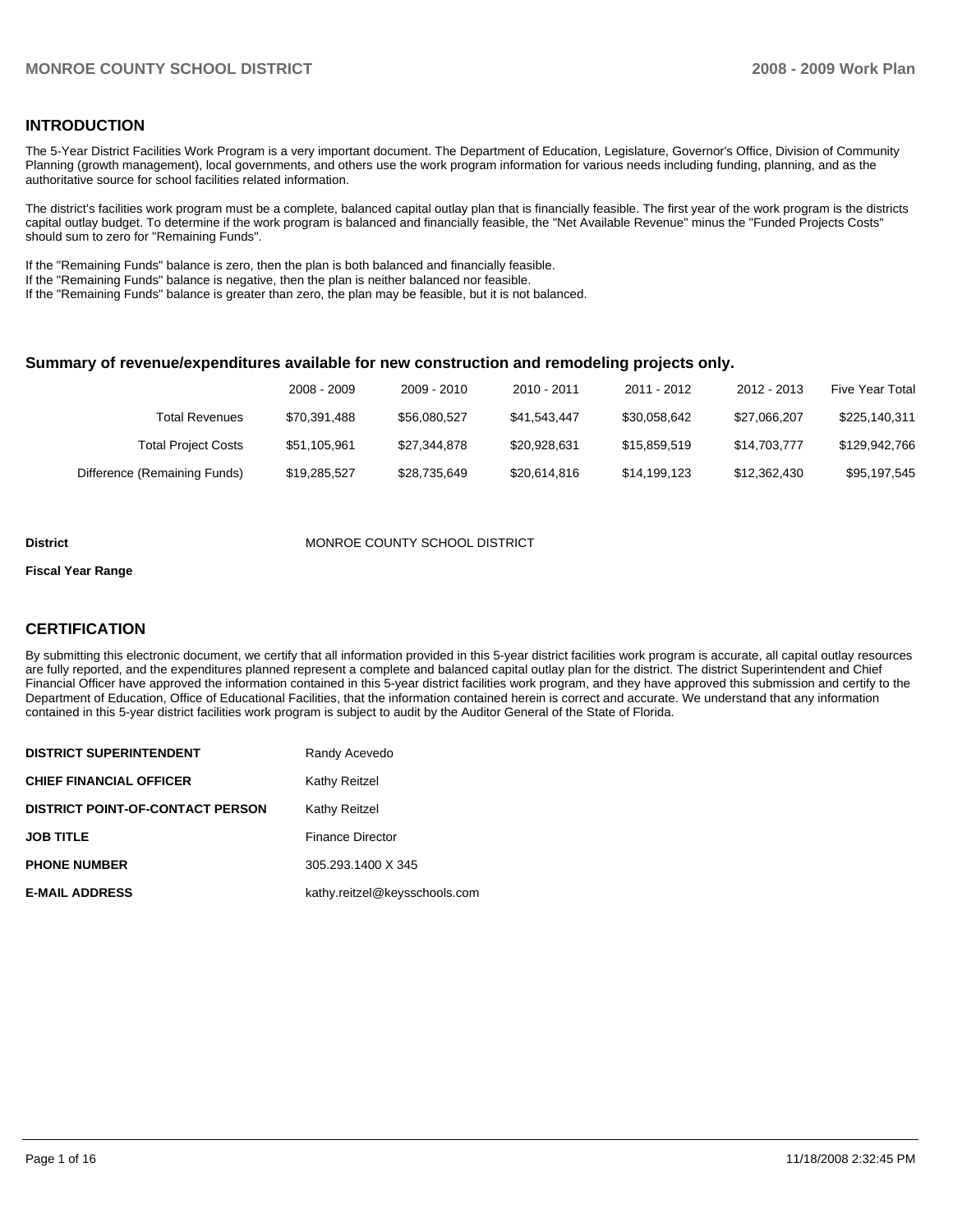# **Expenditures**

#### **Expenditure for Maintenance, Repair and Renovation from 2-Mills and PECO**

Annually, prior to the adoption of the district school budget, each school board must prepare a tentative district facilities work program that includes a schedule of major repair and renovation projects necessary to maintain the educational and ancillary facilities of the district.

| <b>Item</b>                      |                                                                                                                                                                                                                                                                                                                                                                                    | $2008 - 2009$<br><b>Actual Budget</b> | $2009 - 2010$<br>Projected | $2010 - 2011$<br>Projected | $2011 - 2012$<br>Projected | 2012 - 2013<br>Projected | Total       |  |  |  |  |
|----------------------------------|------------------------------------------------------------------------------------------------------------------------------------------------------------------------------------------------------------------------------------------------------------------------------------------------------------------------------------------------------------------------------------|---------------------------------------|----------------------------|----------------------------|----------------------------|--------------------------|-------------|--|--|--|--|
| <b>HVAC</b>                      |                                                                                                                                                                                                                                                                                                                                                                                    | \$250,000                             | \$200,000                  | \$300,000                  | \$400,000                  | \$400,000                | \$1,550,000 |  |  |  |  |
| Locations:                       | CORAL SHORES SENIOR HIGH, GERALD ADAMS ELEMENTARY, GLYNN ARCHER ELEMENTARY, HORACE O'BRYANT MIDDLE, KEY<br>LARGO SCHOOL, KEY WEST SENIOR HIGH, MAINTENANCE BUILDING, MARATHON SENIOR HIGH, MAY SANDS SCHOOL,<br>PLANTATION KEY SCHOOL, POINCIANA ELEMENTARY, SIGSBEE ELEMENTARY, STANLEY SWITLIK ELEMENTARY, SUGARLOAF<br>SCHOOL, TRUMBO ADMINISTRATIVE COMPLEX                    |                                       |                            |                            |                            |                          |             |  |  |  |  |
| Flooring                         |                                                                                                                                                                                                                                                                                                                                                                                    | \$0                                   | \$10.000                   | \$40.000                   | \$20.000                   | \$20.000                 | \$90,000    |  |  |  |  |
| Locations:                       | CORAL SHORES SENIOR HIGH, GERALD ADAMS ELEMENTARY, HORACE O'BRYANT MIDDLE, KEY LARGO SCHOOL, KEY WEST<br>SENIOR HIGH, MAINTENANCE BUILDING, MARATHON SENIOR HIGH, MAY SANDS SCHOOL, PLANTATION KEY SCHOOL, POINCIANA<br>ELEMENTARY, STANLEY SWITLIK ELEMENTARY, SUGARLOAF SCHOOL                                                                                                   |                                       |                            |                            |                            |                          |             |  |  |  |  |
| Roofing                          |                                                                                                                                                                                                                                                                                                                                                                                    | \$0                                   | \$100,000                  | \$100,000                  | \$200.000                  | \$200,000                | \$600,000   |  |  |  |  |
| Locations:                       | GLYNN ARCHER ELEMENTARY, HORACE O'BRYANT MIDDLE, KEY LARGO SCHOOL, MAINTENANCE BUILDING, MARATHON SENIOR<br>HIGH, MAY SANDS SCHOOL, PLANTATION KEY SCHOOL, SIGSBEE ELEMENTARY, STANLEY SWITLIK ELEMENTARY, SUGARLOAF<br>SCHOOL, TRUMBO ADMINISTRATIVE COMPLEX                                                                                                                      |                                       |                            |                            |                            |                          |             |  |  |  |  |
| Safety to Life                   |                                                                                                                                                                                                                                                                                                                                                                                    | \$50,000                              | \$50,000                   | \$50,000                   | \$80,000                   | \$80,000                 | \$310,000   |  |  |  |  |
| Locations:                       | CORAL SHORES SENIOR HIGH, GERALD ADAMS ELEMENTARY, GLYNN ARCHER ELEMENTARY, HARRIS ELEMENTARY, HORACE<br>O'BRYANT MIDDLE, KEY LARGO SCHOOL, KEY WEST SENIOR HIGH, MAINTENANCE BUILDING, MARATHON SENIOR HIGH, MAY<br>SANDS SCHOOL, PLANTATION KEY SCHOOL, POINCIANA ELEMENTARY, SIGSBEE ELEMENTARY, STANLEY SWITLIK ELEMENTARY,<br>SUGARLOAF SCHOOL, TRUMBO ADMINISTRATIVE COMPLEX |                                       |                            |                            |                            |                          |             |  |  |  |  |
| Fencing                          |                                                                                                                                                                                                                                                                                                                                                                                    | \$60,000                              | \$10,000                   | \$20,000                   | \$30,000                   | \$30,000                 | \$150,000   |  |  |  |  |
| Locations:                       | CORAL SHORES SENIOR HIGH, GERALD ADAMS ELEMENTARY, GLYNN ARCHER ELEMENTARY, HARRIS ELEMENTARY, HORACE<br>O'BRYANT MIDDLE, KEY LARGO SCHOOL, KEY WEST SENIOR HIGH, MAINTENANCE BUILDING, MARATHON SENIOR HIGH, MAY<br>SANDS SCHOOL, PLANTATION KEY SCHOOL, POINCIANA ELEMENTARY, SIGSBEE ELEMENTARY, STANLEY SWITLIK ELEMENTARY,<br>SUGARLOAF SCHOOL                                |                                       |                            |                            |                            |                          |             |  |  |  |  |
| Parking                          |                                                                                                                                                                                                                                                                                                                                                                                    | \$75,000                              | \$10,000                   | \$20,000                   | \$20,000                   | \$20,000                 | \$145,000   |  |  |  |  |
| Locations:                       | GERALD ADAMS ELEMENTARY, GLYNN ARCHER ELEMENTARY, HORACE O'BRYANT MIDDLE, KEY WEST SENIOR HIGH, MAY<br>SANDS SCHOOL, SIGSBEE ELEMENTARY, SUGARLOAF SCHOOL                                                                                                                                                                                                                          |                                       |                            |                            |                            |                          |             |  |  |  |  |
| Electrical                       |                                                                                                                                                                                                                                                                                                                                                                                    | \$60,000                              | \$50,000                   | \$50,000                   | \$100,000                  | \$100,000                | \$360,000   |  |  |  |  |
| Locations:                       | CORAL SHORES SENIOR HIGH, GERALD ADAMS ELEMENTARY, GLYNN ARCHER ELEMENTARY, HORACE O'BRYANT MIDDLE, KEY<br>LARGO SCHOOL. KEY WEST SENIOR HIGH. MAINTENANCE BUILDING. MARATHON SENIOR HIGH. MAY SANDS SCHOOL.<br>PLANTATION KEY SCHOOL, POINCIANA ELEMENTARY, SIGSBEE ELEMENTARY, STANLEY SWITLIK ELEMENTARY, SUGARLOAF<br>SCHOOL, TRUMBO ADMINISTRATIVE COMPLEX                    |                                       |                            |                            |                            |                          |             |  |  |  |  |
| Fire Alarm                       |                                                                                                                                                                                                                                                                                                                                                                                    | \$0                                   | \$25,000                   | \$20,000                   | \$25,000                   | \$25,000                 | \$95,000    |  |  |  |  |
| Locations:                       | CORAL SHORES SENIOR HIGH. GERALD ADAMS ELEMENTARY. GLYNN ARCHER ELEMENTARY. HORACE O'BRYANT MIDDLE. KEY<br>LARGO SCHOOL, KEY WEST SENIOR HIGH, MAINTENANCE BUILDING, MARATHON SENIOR HIGH, MAY SANDS SCHOOL,<br>PLANTATION KEY SCHOOL, POINCIANA ELEMENTARY, SIGSBEE ELEMENTARY, STANLEY SWITLIK ELEMENTARY, SUGARLOAF<br>SCHOOL, TRUMBO ADMINISTRATIVE COMPLEX                    |                                       |                            |                            |                            |                          |             |  |  |  |  |
| Telephone/Intercom System        |                                                                                                                                                                                                                                                                                                                                                                                    | \$0                                   | \$0                        | so l                       | \$5.000                    | \$5,000                  | \$10,000    |  |  |  |  |
|                                  | Locations: KEY WEST SENIOR HIGH, MAINTENANCE BUILDING, MARATHON SENIOR HIGH, PLANTATION KEY SCHOOL, POINCIANA<br>ELEMENTARY, SIGSBEE ELEMENTARY, STANLEY SWITLIK ELEMENTARY, SUGARLOAF SCHOOL                                                                                                                                                                                      |                                       |                            |                            |                            |                          |             |  |  |  |  |
| <b>Closed Circuit Television</b> |                                                                                                                                                                                                                                                                                                                                                                                    | \$0                                   | \$0                        | \$0 <sub>1</sub>           | \$5.000                    | \$5,000                  | \$10,000    |  |  |  |  |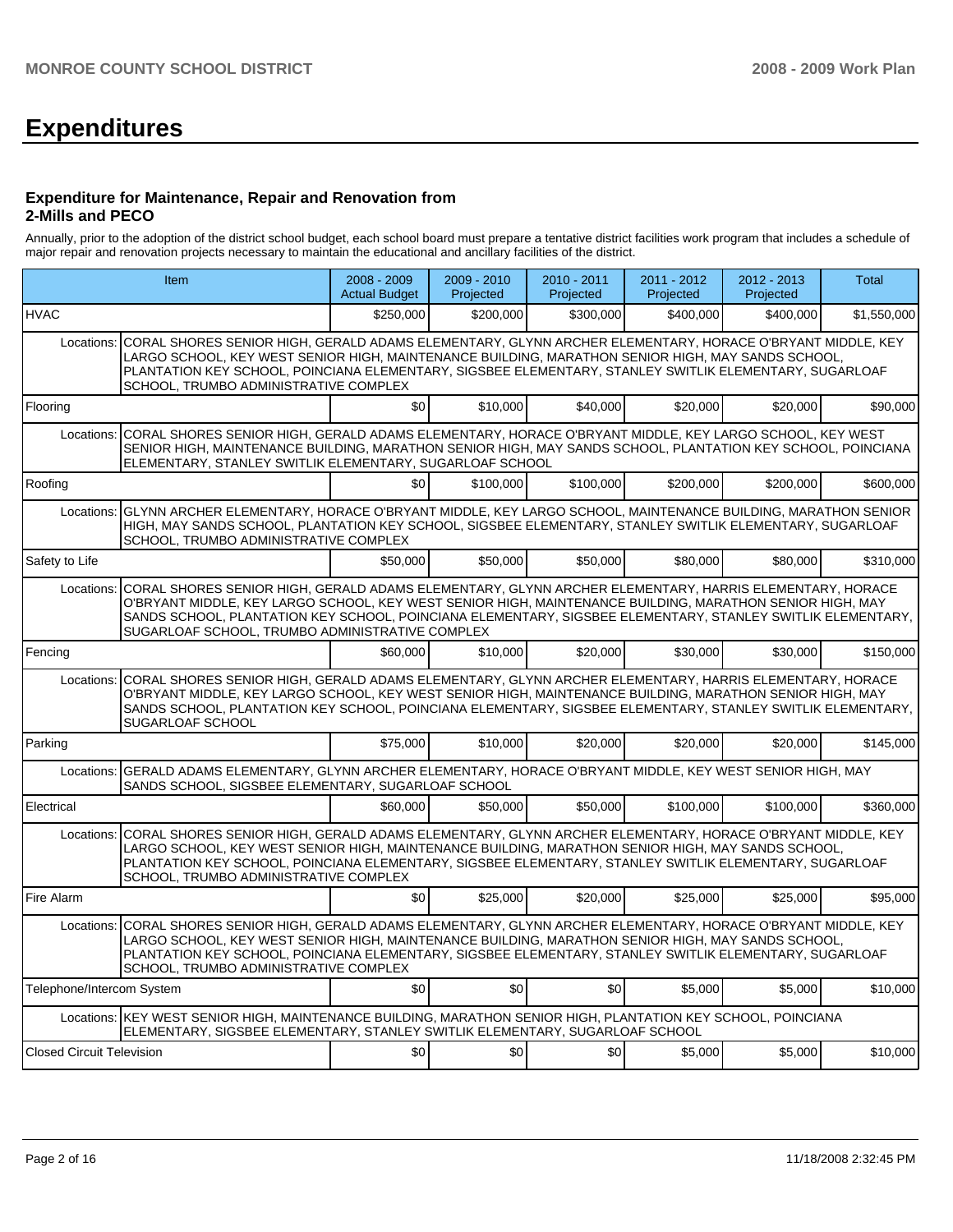|                    | Locations: CORAL SHORES SENIOR HIGH, GERALD ADAMS ELEMENTARY, GLYNN ARCHER ELEMENTARY, HORACE O'BRYANT MIDDLE, KEY<br>LARGO SCHOOL, KEY WEST SENIOR HIGH, MAINTENANCE BUILDING, MARATHON SENIOR HIGH, MAY SANDS SCHOOL,<br>PLANTATION KEY SCHOOL, POINCIANA ELEMENTARY, SIGSBEE ELEMENTARY, STANLEY SWITLIK ELEMENTARY, SUGARLOAF<br><b>SCHOOL</b>                |           |           |           |             |             |             |  |  |  |  |
|--------------------|-------------------------------------------------------------------------------------------------------------------------------------------------------------------------------------------------------------------------------------------------------------------------------------------------------------------------------------------------------------------|-----------|-----------|-----------|-------------|-------------|-------------|--|--|--|--|
| l Paint            |                                                                                                                                                                                                                                                                                                                                                                   | \$75,000  | \$75,000  | \$200,000 | \$200,000   | \$200,000   | \$750,000   |  |  |  |  |
|                    | Locations:   CORAL SHORES SENIOR HIGH, GERALD ADAMS ELEMENTARY, GLYNN ARCHER ELEMENTARY, HORACE O'BRYANT MIDDLE, KEY<br>LARGO SCHOOL, KEY WEST SENIOR HIGH, MAINTENANCE BUILDING, MARATHON SENIOR HIGH, PLANTATION KEY SCHOOL,<br>POINCIANA ELEMENTARY, SIGSBEE ELEMENTARY, STANLEY SWITLIK ELEMENTARY, SUGARLOAF SCHOOL, TRUMBO<br><b>ADMINISTRATIVE COMPLEX</b> |           |           |           |             |             |             |  |  |  |  |
| Maintenance/Repair |                                                                                                                                                                                                                                                                                                                                                                   | \$100,000 | \$0       | \$0       | \$0         | \$0         | \$100,000   |  |  |  |  |
|                    | Locations: MAINTENANCE BUILDING                                                                                                                                                                                                                                                                                                                                   |           |           |           |             |             |             |  |  |  |  |
|                    | Sub Total:                                                                                                                                                                                                                                                                                                                                                        | \$670,000 | \$530,000 | \$800,000 | \$1,085,000 | \$1,085,000 | \$4,170,000 |  |  |  |  |

| <b>IPECO Maintenance Expenditures</b> | \$472.564   | \$567,512   | \$759,534 | \$718,469 | \$715.961 | \$3,234,040 |
|---------------------------------------|-------------|-------------|-----------|-----------|-----------|-------------|
| Two Mill Sub Total:                   | \$1.212.436 | \$1.132.488 | \$940,466 | \$981,531 | \$984,039 | \$5,250,960 |

|                              | <b>Other Items</b>                                                                                                                                                                                                                                                                                                                                                               | $2008 - 2009$<br><b>Actual Budget</b> | $2009 - 2010$<br>Projected | $2010 - 2011$<br>Projected | $2011 - 2012$<br>Projected | $2012 - 2013$<br>Projected | <b>Total</b> |  |  |  |
|------------------------------|----------------------------------------------------------------------------------------------------------------------------------------------------------------------------------------------------------------------------------------------------------------------------------------------------------------------------------------------------------------------------------|---------------------------------------|----------------------------|----------------------------|----------------------------|----------------------------|--------------|--|--|--|
| <b>ADA Projects</b>          |                                                                                                                                                                                                                                                                                                                                                                                  | \$25,000                              | \$140,000                  | \$160,000                  | \$160,000                  | \$160,000                  | \$645,000    |  |  |  |
|                              | Locations GERALD ADAMS ELEMENTARY, GLYNN ARCHER ELEMENTARY, HORACE O'BRYANT MIDDLE, MAY SANDS SCHOOL, SIGSBEE<br>ELEMENTARY, STANLEY SWITLIK ELEMENTARY, SUGARLOAF SCHOOL                                                                                                                                                                                                        |                                       |                            |                            |                            |                            |              |  |  |  |
| <b>Concrete Repairs</b>      |                                                                                                                                                                                                                                                                                                                                                                                  | \$0                                   | \$0                        | \$0                        | \$20,000                   | \$20,000                   | \$40,000     |  |  |  |
|                              | Locations GERALD ADAMS ELEMENTARY, GLYNN ARCHER ELEMENTARY, HORACE O'BRYANT MIDDLE, KEY LARGO SCHOOL,<br>MAINTENANCE BUILDING, MAY SANDS SCHOOL, PLANTATION KEY SCHOOL, SIGSBEE ELEMENTARY, STANLEY SWITLIK<br>ELEMENTARY, SUGARLOAF SCHOOL                                                                                                                                      |                                       |                            |                            |                            |                            |              |  |  |  |
| <b>Carpentry Projects</b>    |                                                                                                                                                                                                                                                                                                                                                                                  | \$5,000                               | \$0                        | \$200,000                  | \$135,000                  | \$135,000                  | \$475,000    |  |  |  |
|                              | Locations CORAL SHORES SENIOR HIGH, GERALD ADAMS ELEMENTARY, GLYNN ARCHER ELEMENTARY, HORACE O'BRYANT MIDDLE,<br>KEY LARGO SCHOOL, KEY WEST SENIOR HIGH, MAINTENANCE BUILDING, MARATHON SENIOR HIGH, MAY SANDS SCHOOL,<br>PLANTATION KEY SCHOOL, POINCIANA ELEMENTARY, SIGSBEE ELEMENTARY, STANLEY SWITLIK ELEMENTARY, SUGARLOAF<br><b>SCHOOL, TRUMBO ADMINISTRATIVE COMPLEX</b> |                                       |                            |                            |                            |                            |              |  |  |  |
| Site Drainage Maintenance    |                                                                                                                                                                                                                                                                                                                                                                                  | \$0                                   | \$0                        | \$0 <sub>l</sub>           | \$20,000                   | \$20,000                   | \$40,000     |  |  |  |
|                              | Locations CORAL SHORES SENIOR HIGH, GERALD ADAMS ELEMENTARY, GLYNN ARCHER ELEMENTARY, HARRIS ELEMENTARY, HORACE<br>O'BRYANT MIDDLE, KEY LARGO SCHOOL, MARATHON SENIOR HIGH, PLANTATION KEY SCHOOL, STANLEY SWITLIK<br><b>ELEMENTARY</b>                                                                                                                                          |                                       |                            |                            |                            |                            |              |  |  |  |
| WWTP 2010 Comp Prois         |                                                                                                                                                                                                                                                                                                                                                                                  | \$155,000                             | \$750,000                  | \$160,000                  | \$0                        | \$0                        | \$1,065,000  |  |  |  |
|                              | Locations CORAL SHORES SENIOR HIGH, GERALD ADAMS ELEMENTARY, KEY LARGO SCHOOL, MARATHON SENIOR HIGH, STANLEY<br>SWITLIK ELEMENTARY, SUGARLOAF SCHOOL                                                                                                                                                                                                                             |                                       |                            |                            |                            |                            |              |  |  |  |
| Replace Gym Floor            |                                                                                                                                                                                                                                                                                                                                                                                  | \$0                                   | \$0                        | \$100,000                  | \$0                        | \$0                        | \$100,000    |  |  |  |
|                              | Locations KEY LARGO SCHOOL                                                                                                                                                                                                                                                                                                                                                       |                                       |                            |                            |                            |                            |              |  |  |  |
| <b>WWTP Maint and Repair</b> |                                                                                                                                                                                                                                                                                                                                                                                  | \$0                                   | \$50,000                   | \$50,000                   | \$50,000                   | \$50,000                   | \$200,000    |  |  |  |
|                              | Locations CORAL SHORES SENIOR HIGH, GERALD ADAMS ELEMENTARY, GLYNN ARCHER ELEMENTARY, HORACE O'BRYANT MIDDLE,<br>KEY LARGO SCHOOL, KEY WEST SENIOR HIGH, MAINTENANCE BUILDING, MARATHON SENIOR HIGH, MAY SANDS SCHOOL,<br>PLANTATION KEY SCHOOL, POINCIANA ELEMENTARY, SIGSBEE ELEMENTARY, STANLEY SWITLIK ELEMENTARY, SUGARLOAF<br><b>SCHOOL, TRUMBO ADMINISTRATIVE COMPLEX</b> |                                       |                            |                            |                            |                            |              |  |  |  |
| Site work Bal of Buybacks    |                                                                                                                                                                                                                                                                                                                                                                                  | \$230,000                             | \$230,000                  | \$230,000                  | \$230,000                  | \$230,000                  | \$1,150,000  |  |  |  |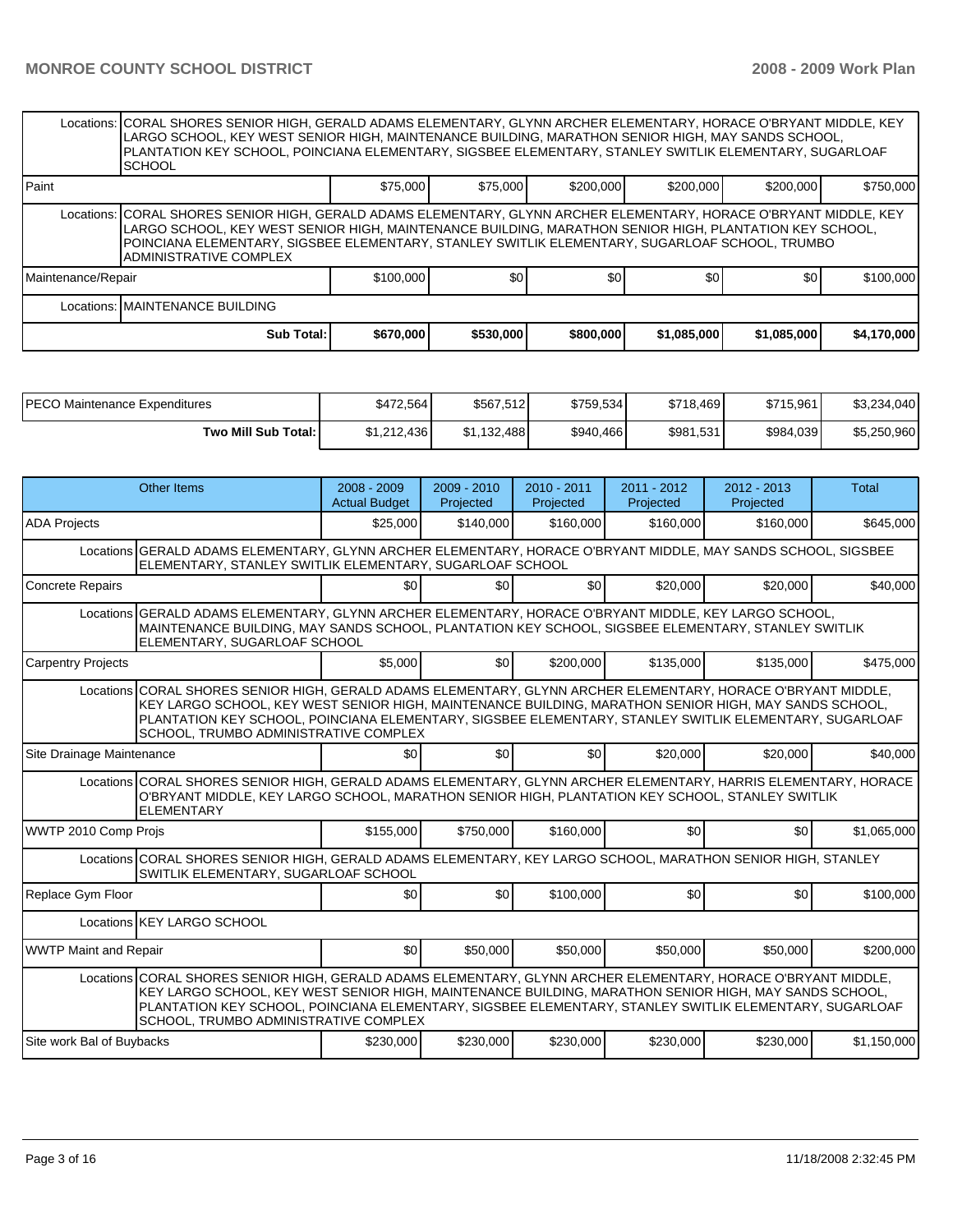|                             | Locations ICORAL SHORES SENIOR HIGH. GERALD ADAMS ELEMENTARY. GLYNN ARCHER ELEMENTARY. HORACE O'BRYANT MIDDLE.<br>IKEY LARGO SCHOOL, KEY WEST SENIOR HIGH, MAINTENANCE BUILDING, MARATHON SENIOR HIGH, PLANTATION KEY<br>SCHOOL, POINCIANA ELEMENTARY, SIGSBEE ELEMENTARY, STANLEY SWITLIK ELEMENTARY, SUGARLOAF SCHOOL, TRUMBO<br>IADMINISTRATIVE COMPLEX |             |             |             |             |             |             |  |  |  |
|-----------------------------|------------------------------------------------------------------------------------------------------------------------------------------------------------------------------------------------------------------------------------------------------------------------------------------------------------------------------------------------------------|-------------|-------------|-------------|-------------|-------------|-------------|--|--|--|
| <b>PE</b> field renovations |                                                                                                                                                                                                                                                                                                                                                            | \$600,000   | \$0         | \$0         | \$0         | \$0         | \$600,000   |  |  |  |
|                             | Locations KEY LARGO SCHOOL, POINCIANA ELEMENTARY                                                                                                                                                                                                                                                                                                           |             |             |             |             |             |             |  |  |  |
|                             | Total:                                                                                                                                                                                                                                                                                                                                                     | \$1,685,000 | \$1,700,000 | \$1,700,000 | \$1,700,000 | \$1,700,000 | \$8,485,000 |  |  |  |

#### **Local Two Mill Expenditure For Maintenance, Repair and Renovation**

Anticipated expenditures expected from local funding sources over the years covered by the current work plan.

| <b>Item</b>                             | $2008 - 2009$<br><b>Actual Budget</b> | $2009 - 2010$<br>Projected | 2010 - 2011<br>Projected | 2011 - 2012<br>Projected | 2012 - 2013<br>Projected | Total        |
|-----------------------------------------|---------------------------------------|----------------------------|--------------------------|--------------------------|--------------------------|--------------|
| Remaining Maint and Repair from 2 Mills | \$1,212,436                           | \$1,132,488                | \$940,466                | \$981,531                | \$984,039                | \$5,250,960  |
| Maintenance/Repair Salaries             | \$4,001,858                           | \$2,386,253                | \$2,386,253              | \$2,386,253              | \$2,386,253              | \$13,546,870 |
| School Bus Purchases                    | \$500,000                             | \$500,000                  | \$500,000                | \$500,000                | \$500,000                | \$2,500,000  |
| Other Vehicle Purchases                 | \$0                                   | \$50,000                   | \$50,000                 | \$50,000                 | \$50,000                 | \$200,000    |
| Capital Outlay Equipment                | \$80,000                              | \$2,369,695                | \$3,816,373              | \$5,415,777              | \$5,000,000              | \$16,681,845 |
| Rent/Lease Payments                     | \$1,032,417                           | \$1,648,758                | \$1,648,758              | \$1,648,758              | \$1,648,758              | \$7,627,449  |
| ICOP Debt Service                       | \$4,040,652                           | \$4,292,399                | \$3,360,078              | \$2,304,191              | \$3,459,933              | \$17,457,253 |
| Rent/Lease Relocatables                 | \$0                                   | \$0                        | \$0                      | \$0                      | \$0                      | \$0          |
| <b>Environmental Problems</b>           | \$0                                   | \$0                        | \$0                      | \$0                      | \$0                      | \$0          |
| ls.1011.14 Debt Service                 | \$0                                   | \$0                        | \$0                      | \$0                      | \$0                      | \$0          |
| Special Facilities Account              | \$0                                   | \$0                        | \$0                      | \$0                      | \$0                      | \$0          |
| <b>Local Expenditure Totals:</b>        | \$10,867,363                          | \$12,379,593               | \$12,701,928             | \$13,286,510             | \$14,028,983             | \$63,264,377 |

# **Revenue**

## **2 Mill Revenue Source**

Schedule of Estimated Capital Outlay Revenue from each currently approved source which is estimated to be available for expenditures on the projects included in the tentative district facilities work program. All amounts are NET after considering carryover balances, interest earned, new COP's, 1011.14 and 1011.15 loans, etc. Districts cannot use 2-Mill funds for salaries except for those explicitly associated with maintenance/repair projects. (1011.71 (5), F.S.)

| <b>Item</b>                                                                    | Fund | $2008 - 2009$<br><b>Actual Value</b> | $2009 - 2010$<br>Projected | $2010 - 2011$<br>Projected | $2011 - 2012$<br>Projected | $2012 - 2013$<br>Projected | Total             |
|--------------------------------------------------------------------------------|------|--------------------------------------|----------------------------|----------------------------|----------------------------|----------------------------|-------------------|
| (1) Non-exempt property<br>assessed valuation                                  |      | \$27,353,129,933                     | \$26,062,300,000           | \$26,740,900,000           | \$27,971,600,000           | \$29,534,700,000           | \$137,662,629,933 |
| (2) The Millege projected for<br>discretionary capital outlay per<br>s.1011.71 |      | 0.50                                 | 0.50                       | 0.50                       | 0.50                       | 0.50                       |                   |
| (3) Full value of the 2-Mill<br>discretionary capital outlay per<br>s.1011.71  |      | \$45,474,579                         | \$43,328,574               | \$44,456,746               | \$46,502,785               | \$49,101,439               | \$228,864,123     |
| (4) Value of the portion of the 2-<br>Mills ACTUALLY levied                    | 370  | \$12,992,737                         | \$12,379,593               | \$12,701,928               | \$13,286,510               | \$14,028,983               | \$65,389,751      |
| $(5)$ Difference of lines $(3)$ and $(4)$                                      |      | \$32,481,842                         | \$30,948,981               | \$31,754,818               | \$33,216,275               | \$35,072,456               | \$163,474,372     |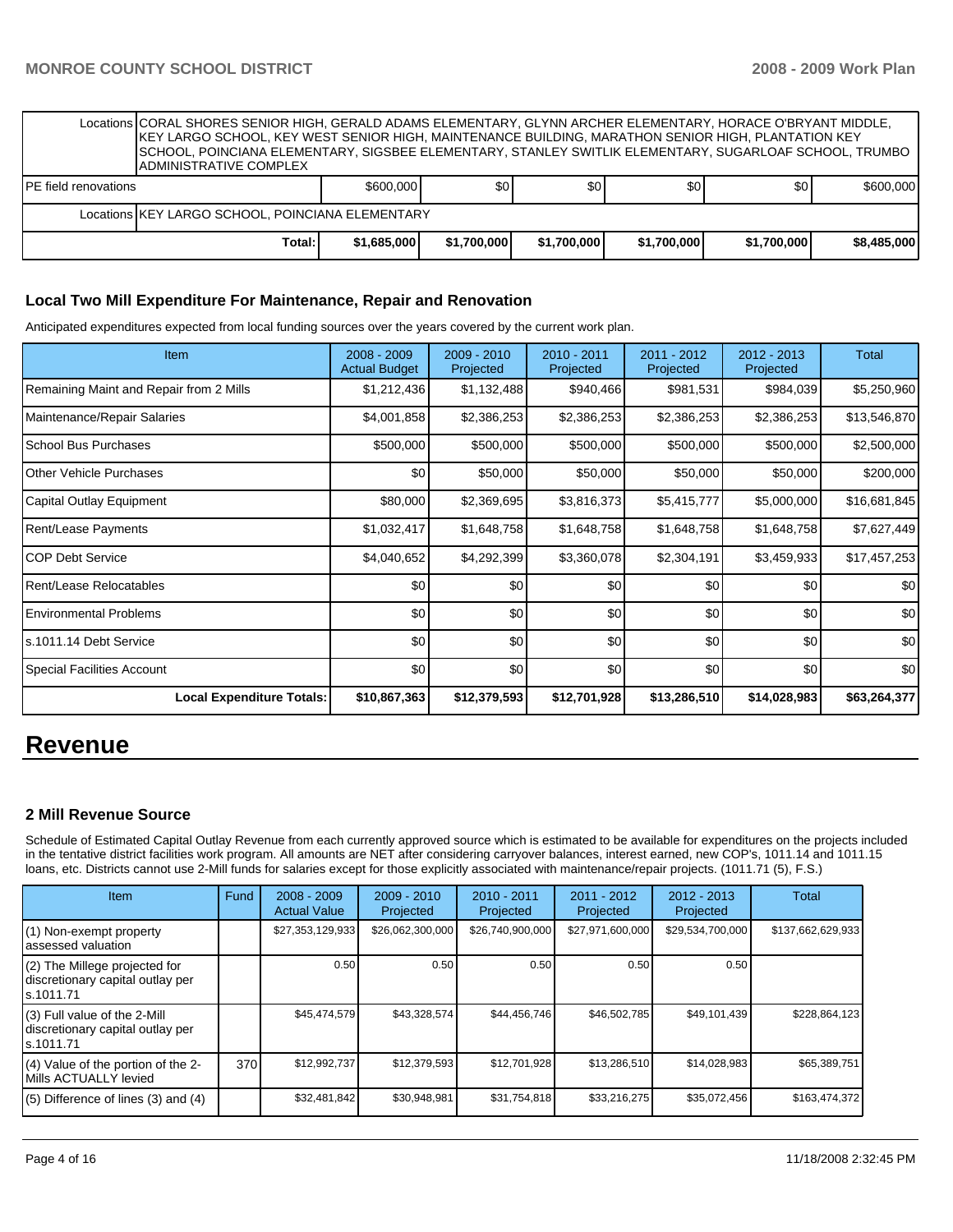## **PECO Revenue Source**

The figure in the row designated "PECO Maintenance" will be subtracted from funds available for new construction because PECO maintenance dollars cannot be used for new construction.

| Item                                 | Fund         | $2008 - 2009$<br><b>Actual Budget</b> | $2009 - 2010$<br>Projected | $2010 - 2011$<br>Projected | 2011 - 2012<br>Projected | $2012 - 2013$<br>Projected | Total       |
|--------------------------------------|--------------|---------------------------------------|----------------------------|----------------------------|--------------------------|----------------------------|-------------|
| IPECO New Construction               | 340 <b>I</b> | \$185.587                             | \$0                        | \$41.819                   | \$127.847                | \$51.105                   | \$406,358   |
| <b>PECO Maintenance Expenditures</b> |              | \$472.564                             | \$567.512                  | \$759.534                  | \$718.469                | \$715.961                  | \$3,234,040 |
|                                      |              | \$658.151                             | \$567.512                  | \$801.353                  | \$846,316                | \$767.066                  | \$3,640,398 |

#### **CO & DS Revenue Source**

Revenue from Capital Outlay and Debt Service funds.

| <b>Item</b>                                        | Fund | $2008 - 2009$<br><b>Actual Budget</b> | $2009 - 2010$<br>Projected | $2010 - 2011$<br>Projected | $2011 - 2012$<br>Projected | $2012 - 2013$<br>Projected | Total     |
|----------------------------------------------------|------|---------------------------------------|----------------------------|----------------------------|----------------------------|----------------------------|-----------|
| ICO & DS Cash Flow-through<br><b>I</b> Distributed | 360  | \$58,431                              | \$58,431                   | \$58,431                   | \$58,431                   | \$58,431                   | \$292,155 |
| ICO & DS Interest on<br>Undistributed CO           | 360  | \$7,548                               | \$7,548                    | \$7,548                    | \$7.548                    | \$7,548                    | \$37,740  |
|                                                    |      | \$65,979                              | \$65,979                   | \$65,979                   | \$65.979                   | \$65,979                   | \$329,895 |

## **Fair Share Revenue Source**

All legally binding commitments for proportionate fair-share mitigation for impacts on public school facilities must be included in the 5-year district work program.

Nothing reported for this section.

#### **Sales Surtax Referendum**

Specific information about any referendum for a 1-cent or ½-cent surtax referendum during the previous year.

**Did the school district hold a surtax referendum during the past fiscal year 2007 - 2008?** No

# **Additional Revenue Source**

Any additional revenue sources

| <b>Item</b>                                                                                            | $2008 - 2009$<br><b>Actual Value</b> | $2009 - 2010$<br>Projected | $2010 - 2011$<br>Projected | $2011 - 2012$<br>Projected | $2012 - 2013$<br>Projected | Total |
|--------------------------------------------------------------------------------------------------------|--------------------------------------|----------------------------|----------------------------|----------------------------|----------------------------|-------|
| <b>IProceeds from a s.1011.14/15 F.S. Loans I</b>                                                      | \$0 <sub>1</sub>                     | \$0                        | \$0                        | \$0 <sub>1</sub>           | \$0                        | \$0   |
| District Bonds - Voted local bond<br>referendum proceeds per s.9, Art VII<br><b>State Constitution</b> | \$0                                  | \$0                        | \$0                        | \$0                        | \$0 <sub>1</sub>           | \$0   |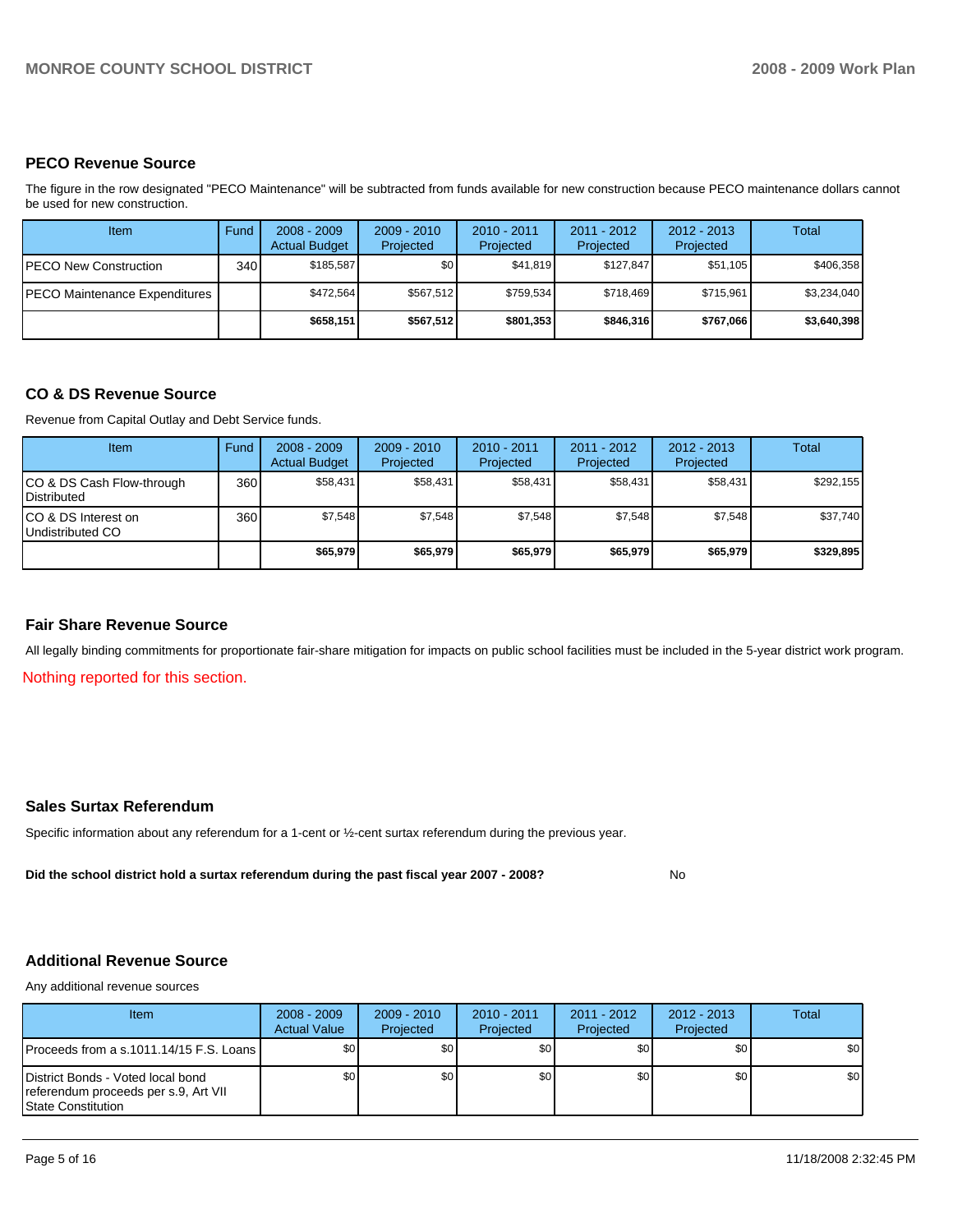# **MONROE COUNTY SCHOOL DISTRICT 2008 - 2009 Work Plan**

| Proceeds from Special Act Bonds                                                     | \$0          | \$0          | \$0          | \$0          | \$0          | \$0           |
|-------------------------------------------------------------------------------------|--------------|--------------|--------------|--------------|--------------|---------------|
| Estimated Revenue from CO & DS Bond<br>Sale                                         | \$0          | \$0          | \$0          | \$0          | \$0          | \$0           |
| Proceeds from Voted Capital<br>Improvements millage                                 | \$0          | \$0          | \$0          | \$0          | \$0          | \$0           |
| Other Revenue for Other Capital Projects                                            | \$0          | \$0          | \$0          | \$0          | \$0          | \$0           |
| Proceeds from 1/2 cent sales surtax<br>authorized by school board                   | \$12,750,000 | \$12,750,000 | \$12,750,000 | \$12,750,000 | \$12,750,000 | \$63,750,000  |
| Proceeds from local governmental<br>infrastructure sales surtax                     | \$0          | \$0          | \$0          | \$0          | \$0          | \$0           |
| Proceeds from Certificates of<br>Participation (COP's) Sale                         | \$35,000,000 | \$24,000,000 | \$0          | \$0          | \$0          | \$59,000,000  |
| Classrooms First Bond proceeds amount<br>authorized in FY 1997-98                   | \$0          | \$0          | \$0          | \$0          | \$0          | \$0           |
| <b>Classrooms for Kids</b>                                                          | \$0          | \$0          | \$0          | \$0          | \$0          | \$0           |
| <b>District Equity Recognition</b>                                                  | \$0          | \$0          | \$0          | \$0          | \$0          | \$0           |
| <b>Federal Grants</b>                                                               | \$0          | \$0          | \$0          | \$0          | \$0          | \$0           |
| Proportionate share mitigation (actual<br>cash revenue only, not in kind donations) | \$0          | \$0          | \$0          | \$0          | \$0          | \$0           |
| Impact fees received                                                                | \$0          | \$0          | \$0          | \$0          | \$0          | \$0           |
| Private donations                                                                   | \$0          | \$0          | \$0          | \$0          | \$0          | \$0           |
| Grants from local governments or not-for-<br>profit organizations                   | \$0          | \$0          | \$0          | \$0          | \$0          | \$0           |
| Interest, Including Profit On Investment                                            | \$0          | \$0          | \$0          | \$0          | \$0          | \$0           |
| Revenue from Bonds pledging proceeds<br>from 1 cent or 1/2 cent Sales Surtax        | \$0          | \$0          | \$0          | \$0          | \$0          | \$0           |
| <b>Fund Balance Carried Forward</b>                                                 | \$20,264,548 | \$19,264,548 | \$28,685,649 | \$17,114,816 | \$14,199,123 | \$99,528,684  |
| Obligated Fund Balance Carried Forward                                              | \$0          | \$0          | \$0          | \$0          | \$0          | \$0           |
| <b>Special Facilities Account</b>                                                   | \$0          | \$0          | \$0          | \$0          | \$0          | \$0           |
| One Cent - 1/2 Cent Sales Surtax Debt<br>Service                                    | \$0          | \$0          | \$0          | \$0          | \$0          | \$0           |
| <b>Subtotal</b>                                                                     | \$68,014,548 | \$56,014,548 | \$41,435,649 | \$29,864,816 | \$26,949,123 | \$222,278,684 |

# **Total Revenue Summary**

| <b>Item Name</b>                                        | $2008 - 2009$<br><b>Budget</b> | $2009 - 2010$<br>Projected | $2010 - 2011$<br>Projected | $2011 - 2012$<br>Projected | $2012 - 2013$<br>Projected | <b>Five Year Total</b> |
|---------------------------------------------------------|--------------------------------|----------------------------|----------------------------|----------------------------|----------------------------|------------------------|
| Local Two Mill Discretionary Capital<br>Outlay Revenue  | \$12,992,737                   | \$12,379,593               | \$12,701,928               | \$13,286,510               | \$14,028,983               | \$65,389,751           |
| IPECO and 2 Mill Maint and Other 2 Mill<br>Expenditures | (\$10,867,363)                 | (\$12,379,593)             | (\$12,701,928)             | (\$13,286,510)             | (\$14,028,983)             | (S63, 264, 377)        |
| <b>IPECO Maintenance Revenue</b>                        | \$472.564                      | \$567.512                  | \$759.534                  | \$718.469                  | \$715.961                  | \$3,234,040            |
| <b>Available 2 Mill for New Construction</b>            | \$2,125,374                    | \$O                        | \$0                        | \$0                        | \$0                        | \$2,125,374            |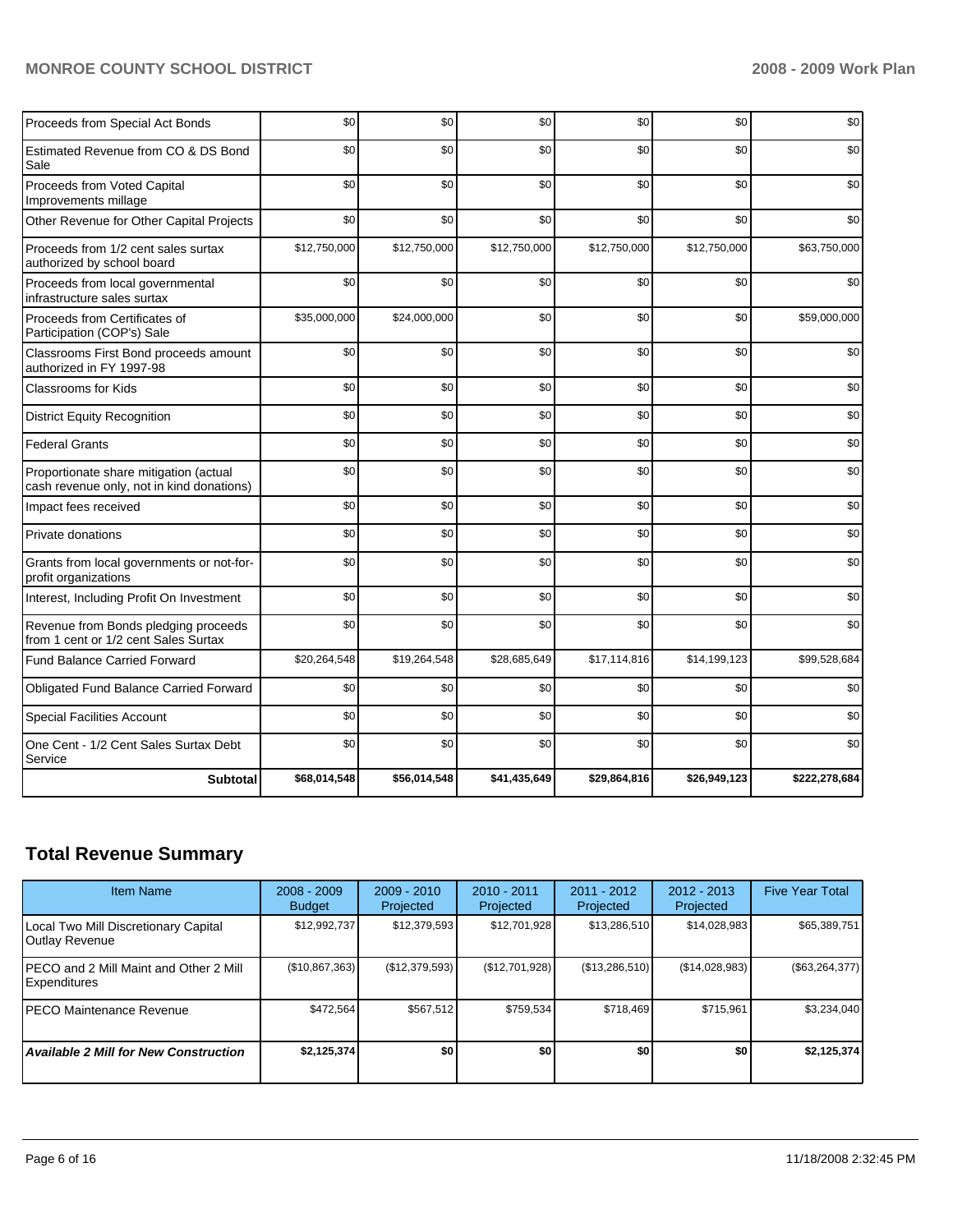| <b>Item Name</b>                 | $2008 - 2009$<br><b>Budget</b> | $2009 - 2010$<br>Projected | $2010 - 2011$<br>Projected | $2011 - 2012$<br>Projected | $2012 - 2013$<br>Projected | <b>Five Year Total</b> |
|----------------------------------|--------------------------------|----------------------------|----------------------------|----------------------------|----------------------------|------------------------|
| CO & DS Revenue                  | \$65,979                       | \$65,979                   | \$65,979                   | \$65,979                   | \$65,979                   | \$329,895              |
| PECO New Construction Revenue    | \$185,587                      | \$0                        | \$41,819                   | \$127.847                  | \$51.105                   | \$406,358              |
| Other/Additional Revenue         | \$68,014,548                   | \$56,014,548               | \$41,435,649               | \$29,864,816               | \$26,949,123               | \$222,278,684          |
| <b>Total Additional Revenuel</b> | \$68,266,114                   | \$56,080,527               | \$41,543,447               | \$30,058,642               | \$27,066,207               | \$223,014,937          |
| <b>Total Available Revenue</b>   | \$70,391,488                   | \$56,080,527               | \$41,543,447               | \$30.058.642               | \$27,066,207               | \$225,140,311          |

# **Project Schedules**

# **Capacity Project Schedules**

A schedule of capital outlay projects necessary to ensure the availability of satisfactory classrooms for the projected student enrollment in K-12 programs.

| <b>Project Description</b>  | Location                                         |                          | 2008 - 2009  | 2009 - 2010  | $2010 - 2011$ | 2011 - 2012 | 2012 - 2013    | <b>Total</b>     | Funded |
|-----------------------------|--------------------------------------------------|--------------------------|--------------|--------------|---------------|-------------|----------------|------------------|--------|
| K-8 Renovation              | <b>PLANTATION KEY</b><br><b>SCHOOL</b>           | Planned<br>Cost:         | \$4,651,433  | \$13,348,567 | \$2,000,000   | \$0         | \$0            | \$20,000,000 Yes |        |
|                             |                                                  | <b>Student Stations:</b> | 0            | n            | 633           | $\Omega$    | $\mathbf 0$    | 633              |        |
|                             |                                                  | <b>Total Classrooms:</b> | 0            |              | 35            | 0           | 0              | 35               |        |
|                             | Gross Sq Ft:                                     |                          | 0            | $\Omega$     | 102,000       | 0           | $\overline{0}$ | 102,000          |        |
| Middle School<br>Renovation | <b>HORACE O'BRYANT</b><br><b>MIDDLE</b>          | Planned<br>Cost:         | \$35,000,000 | \$0          | \$0           | \$0         | \$0            | \$35,000,000 Yes |        |
|                             | <b>Student Stations:</b>                         |                          | 0            | $\Omega$     | 800           | $\Omega$    | 0              | 800              |        |
|                             |                                                  | <b>Total Classrooms:</b> | 0            |              | 45            | $\Omega$    | 0              | 45               |        |
|                             |                                                  | Gross Sq Ft:             | $\mathbf 0$  | 0            | 140,000       | 0           | $\mathbf 0$    | 140,000          |        |
|                             | <b>Planned Cost:</b><br><b>Student Stations:</b> |                          | \$39,651,433 | \$13,348,567 | \$2,000,000   | \$0         | \$0            | \$55,000,000     |        |
|                             |                                                  |                          | 0            |              | 1,433         | 0           | 0              | 1,433            |        |
|                             |                                                  | <b>Total Classrooms:</b> | $\bf{0}$     | 0            | 80            | 0           | 0              | 80               |        |
|                             |                                                  | Gross Sq Ft:             | 0            | 0            | 242,000       | 0           | 0              | 242,000          |        |

# **Other Project Schedules**

Major renovations, remodeling, and additions of capital outlay projects that do not add capacity to schools.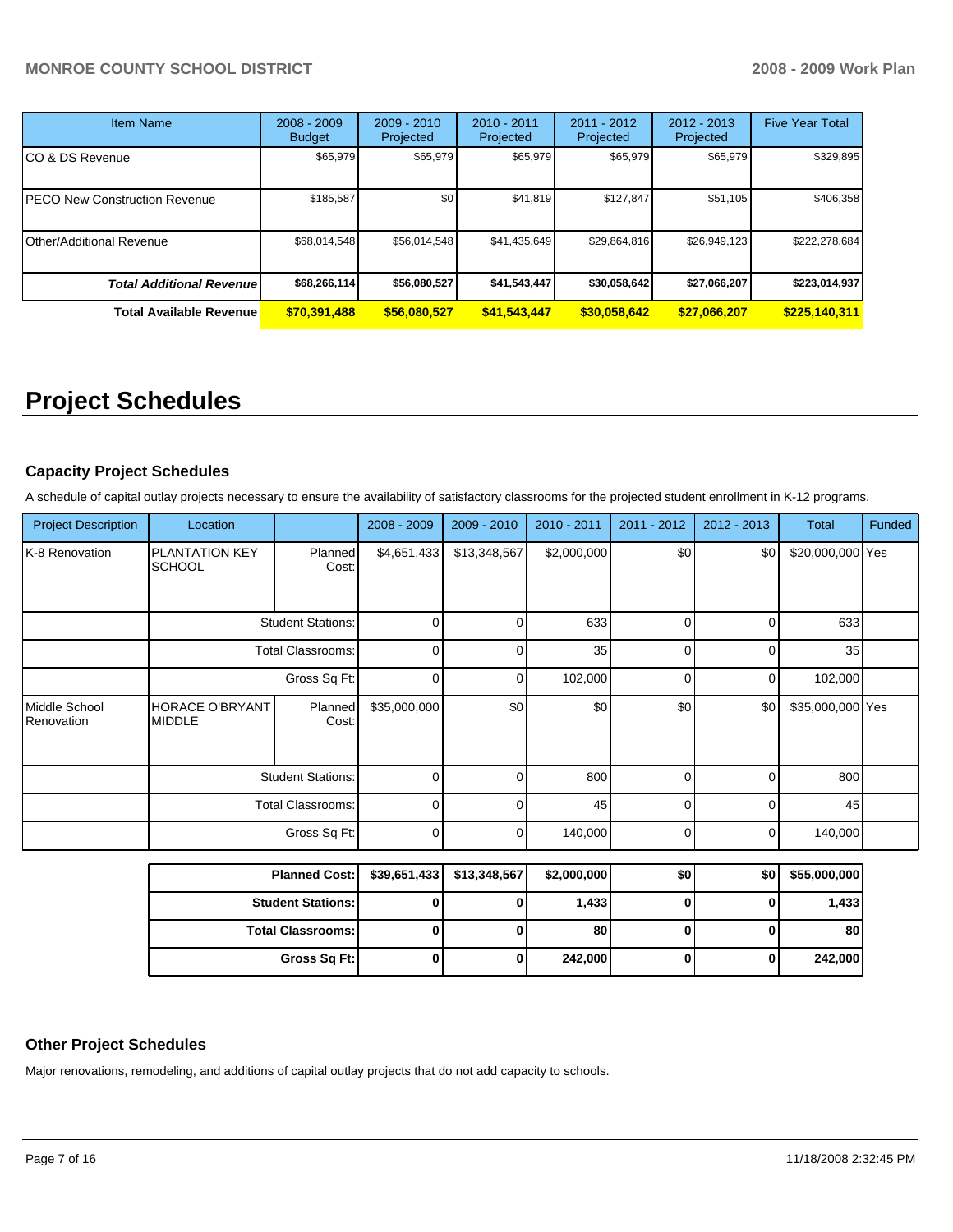| <b>Project Description</b> | Location                                | $2008 - 2009$<br>Actual Budget | 2009 - 2010<br>Projected | 2010 - 2011<br>Projected | $2011 - 2012$<br>Projected | 2012 - 2013<br>Projected | Total            | Funded |
|----------------------------|-----------------------------------------|--------------------------------|--------------------------|--------------------------|----------------------------|--------------------------|------------------|--------|
| Gym                        | <b>IPLANTATION KEY</b><br><b>SCHOOL</b> | \$0 <sub>1</sub>               | \$0                      | \$4,000,000              | \$0                        | \$0                      | \$4,000,000 Yes  |        |
| Debt Service               | Location not specified                  | \$11,454,528                   | \$13,871,311             | \$14,803,631             | \$15,859,519               | \$14,703,777             | \$70.692.766 Yes |        |
|                            |                                         | \$11.454.528                   | \$13,871,311             | \$18,803,631             | \$15,859,519               | \$14,703,777             | \$74.692.766     |        |

# **Additional Project Schedules**

Any projects that are not identified in the last approved educational plant survey.

| <b>Project Description</b>                                    | Location                                                 | <b>Num</b><br>Classroom<br>s | $2008 - 2009$<br><b>Actual Budget</b> | $2009 - 2010$<br>Projected | 2010 - 2011<br>Projected | $2011 - 2012$<br>Projected | $2012 - 2013$<br>Projected | Total          | Funded |
|---------------------------------------------------------------|----------------------------------------------------------|------------------------------|---------------------------------------|----------------------------|--------------------------|----------------------------|----------------------------|----------------|--------|
| Renovate or Relocate<br>I Admin Facilitv                      | <b>TRUMBO</b><br><b>ADMINISTRATIVE</b><br><b>COMPLEX</b> |                              | \$0                                   | \$0                        | \$3,500,000              | \$0                        | \$0                        | \$3,500,000 No |        |
| Renovate Building and<br>develop parking lot in<br>upper keys | <b>MAINTENANCE</b><br><b>BUILDING</b>                    |                              | \$0                                   | \$50,000                   | \$0                      | \$0                        | \$0                        | \$50,000 No    |        |
| l Founders Park Ball<br>Field Lights                          | <b>CORAL SHORES</b><br><b>SENIOR HIGH</b>                |                              | \$0                                   | \$125,000                  | \$125,000                | \$0                        | \$0                        | \$250,000 Yes  |        |
|                                                               |                                                          |                              | \$0                                   | \$175,000                  | \$3,625,000              | \$0                        | \$0                        | \$3,800,000    |        |

# **Non Funded Growth Management Project Schedules**

Schedule indicating which projects, due to planned development, that CANNOT be funded from current revenues projected over the next five years.

Nothing reported for this section.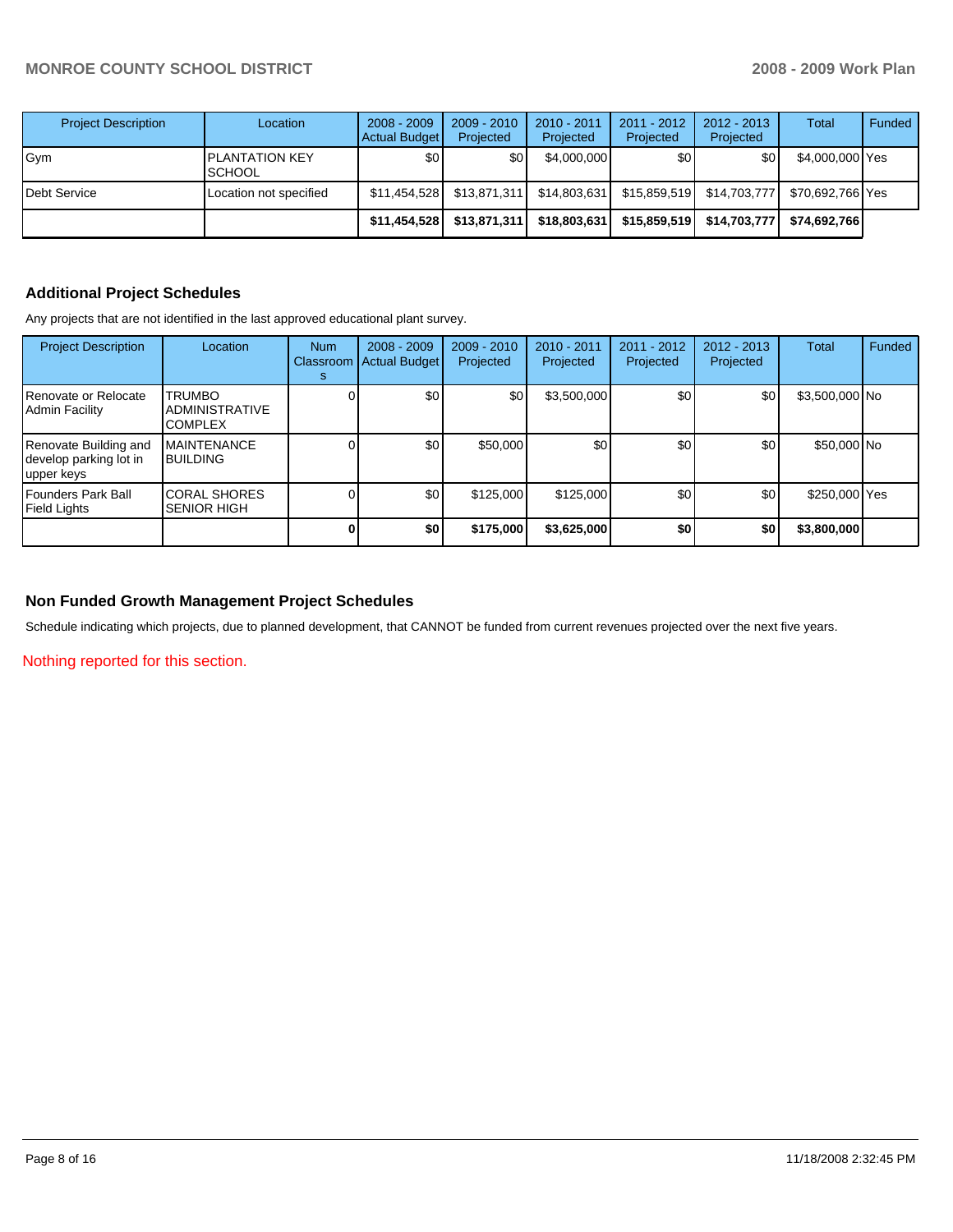# **Capacity Tracking**

| Location                                    | $2008 -$<br>2009 Satis.<br>Stu. Sta. | Actual<br>$2008 -$<br><b>2009 FISH</b><br>Capacity | Actual<br>$2007 -$<br>2008<br><b>COFTE</b> | # Class<br>Rooms | Actual<br>Average<br>$2008 -$<br>2009 Class | Actual<br>$2008 -$<br>2009<br><b>Utilization</b> | <b>New</b><br>Stu.<br>Capacity | <b>New</b><br>Rooms to<br>be<br>Added/Re | Projected<br>$2012 -$<br>2013<br><b>COFTE</b> | Projected<br>$2012 -$<br>2013<br><b>Utilization</b> | Projected<br>$2012 -$<br>2013 Class<br><b>Size</b> |
|---------------------------------------------|--------------------------------------|----------------------------------------------------|--------------------------------------------|------------------|---------------------------------------------|--------------------------------------------------|--------------------------------|------------------------------------------|-----------------------------------------------|-----------------------------------------------------|----------------------------------------------------|
|                                             |                                      |                                                    |                                            |                  | <b>Size</b>                                 |                                                  |                                | moved                                    |                                               |                                                     |                                                    |
| <b>CORAL SHORES</b><br><b>SENIOR HIGH</b>   | 1,130                                | 961                                                | 778                                        | 51               | 15                                          | 81.00 %                                          | $\Omega$                       | $\Omega$                                 | 821                                           | 85.00 %                                             | 16                                                 |
| <b>HARRIS ELEMENTARY</b>                    | 396                                  | $\Omega$                                           | $\Omega$                                   | 24               | $\Omega$                                    | 0.00%                                            | $\Omega$                       | $\Omega$                                 | $\Omega$                                      | 0.00%                                               | $\Omega$                                           |
| <b>KEY WEST SENIOR</b><br><b>HIGH</b>       | 1,508                                | 1,433                                              | 1,338                                      | 62               | 22                                          | 93.00 %                                          | $\Omega$                       | $\Omega$                                 | 1,350                                         | 94.00 %                                             | 22                                                 |
| <b>HORACE O'BRYANT</b><br><b>MIDDLE</b>     | 1,132                                | 1,019                                              | 753                                        | 50               | 15                                          | 74.00 %                                          | 0                              | $\Omega$                                 | 790                                           | 78.00 %                                             | 16                                                 |
| <b>MARATHON SENIOR</b><br><b>HIGH</b>       | 1,523                                | 1,371                                              | 567                                        | 65               | 9                                           | 41.00 %                                          | $\Omega$                       | $\Omega$                                 | 666                                           | 49.00 %                                             | 10                                                 |
| <b>MAY SANDS SCHOOL</b>                     | 30                                   | 30                                                 | 21                                         | $\overline{2}$   | 10                                          | 70.00 %                                          | $\Omega$                       | $\Omega$                                 | $\Omega$                                      | 0.00%                                               | $\Omega$                                           |
| <b>GLYNN ARCHER</b><br><b>ELEMENTARY</b>    | 580                                  | 580                                                | 245                                        | 30               | 8                                           | 42.00 %                                          | $\Omega$                       | $\Omega$                                 | 361                                           | 62.00 %                                             | 12                                                 |
| <b>POINCIANA</b><br><b>ELEMENTARY</b>       | 641                                  | 641                                                | 591                                        | 34               | 17                                          | 92.00 %                                          | $\Omega$                       | $\Omega$                                 | 644                                           | 100.00%                                             | 19                                                 |
| SIGSBEE ELEMENTARY                          | 522                                  | 522                                                | 222                                        | 27               | 8                                           | 43.00 %                                          | $\Omega$                       | $\Omega$                                 | $\Omega$                                      | 0.00%                                               | $\Omega$                                           |
| SUGARLOAF SCHOOL                            | 1,332                                | 1,199                                              | 765                                        | 61               | 13                                          | 64.00 %                                          | $\Omega$                       | $\Omega$                                 | 806                                           | 67.00 %                                             | 13                                                 |
| <b>STANLEY SWITLIK</b><br><b>ELEMENTARY</b> | 907                                  | 907                                                | 565                                        | 47               | 12                                          | 62.00 %                                          | $\Omega$                       | $\Omega$                                 | 591                                           | 65.00 %                                             | 13                                                 |
| <b>KEY LARGO SCHOOL</b>                     | 1,383                                | 1,245                                              | 889                                        | 67               | 13                                          | 71.00 %                                          | $\Omega$                       | $\Omega$                                 | 942                                           | 76.00 %                                             | 14                                                 |
| <b>GERALD ADAMS</b><br><b>ELEMENTARY</b>    | 649                                  | 649                                                | 452                                        | 34               | 13 <sup>1</sup>                             | 70.00 %                                          | $\Omega$                       | $\Omega$                                 | 581                                           | 90.00 %                                             | 17                                                 |
| <b>PLANTATION KEY</b><br><b>SCHOOL</b>      | 723                                  | 651                                                | 548                                        | 35               | 16                                          | 84.00 %                                          | $\Omega$                       | $\Omega$                                 | 576                                           | 88.00 %                                             | 16                                                 |
| VACANT                                      | $\Omega$                             | $\Omega$                                           | $\Omega$                                   | $\Omega$         | $\Omega$                                    | 0.00%                                            | $\Omega$                       | $\Omega$                                 | $\Omega$                                      | 0.00%                                               | $\Omega$                                           |
|                                             | 12,456                               | 11,208                                             | 7,732                                      | 589              | 13                                          | 68.99 %                                          | $\bf{0}$                       | 0                                        | 8,128                                         | 72.52 %                                             | 14                                                 |

The COFTE Projected Total (8,128) for 2012 - 2013 must match the Official Forecasted COFTE Total (8,128 ) for 2012 - 2013 before this section can be completed. In the event that the COFTE Projected Total does not match the Official forecasted COFTE, then the Balanced Projected COFTE Table should be used to balance COFTE.

| Projected COFTE for 2012 - 2013 |       |  |  |  |  |  |
|---------------------------------|-------|--|--|--|--|--|
| Elementary (PK-3)               | 2,674 |  |  |  |  |  |
| Middle $(4-8)$                  | 3,086 |  |  |  |  |  |
| High (9-12)                     | 2,368 |  |  |  |  |  |
|                                 | 8,128 |  |  |  |  |  |

| <b>Grade Level Type</b> | <b>Balanced Projected</b><br>COFTE for 2012 - 2013 |
|-------------------------|----------------------------------------------------|
| Elementary (PK-3)       |                                                    |
| Middle $(4-8)$          |                                                    |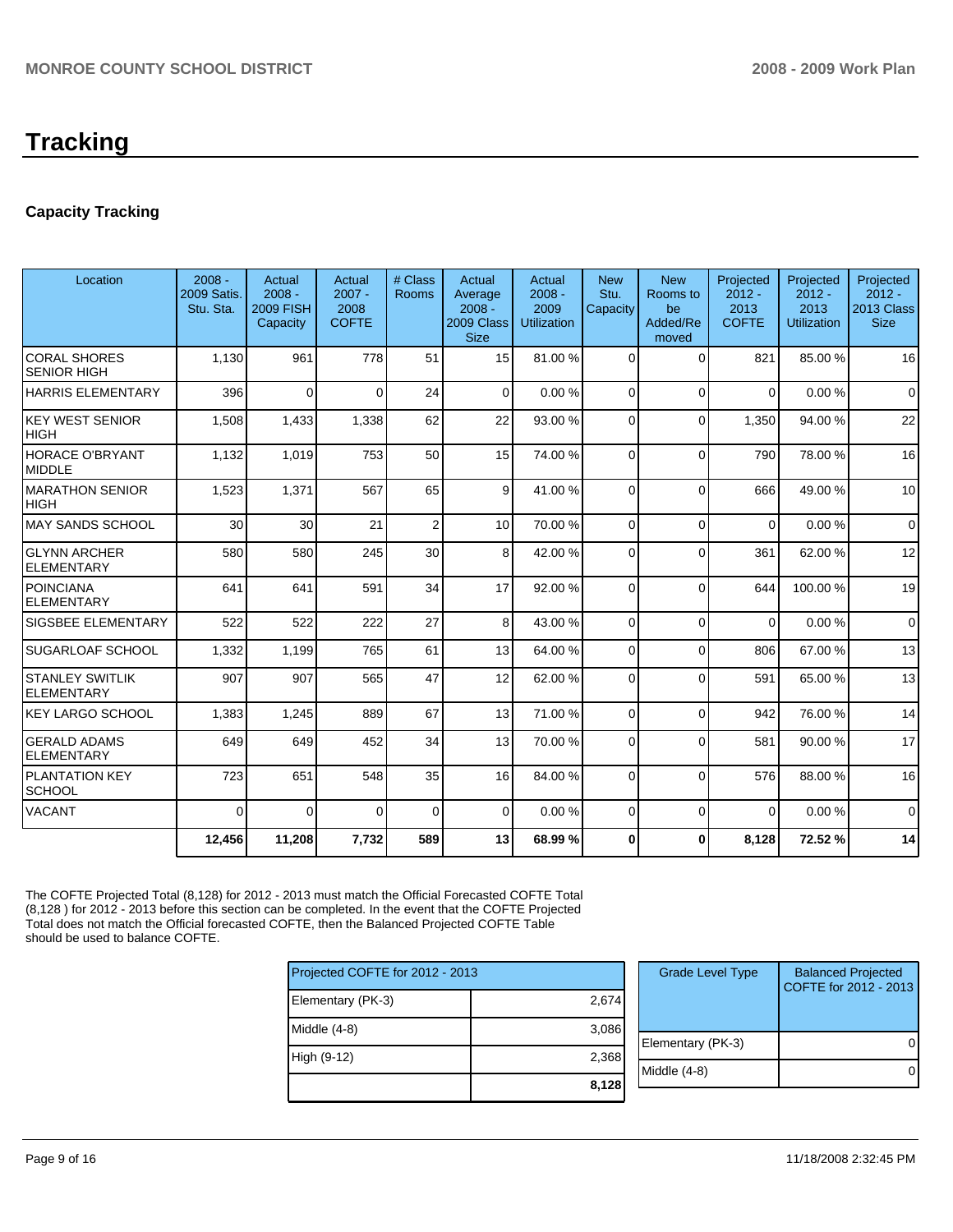| High (9-12) |       |
|-------------|-------|
|             | 8,128 |

# **Relocatable Replacement**

Number of relocatable classrooms clearly identified and scheduled for replacement in the school board adopted financially feasible 5-year district work program.

| Location                               | 2008 - 2009   2009 - 2010 | 2010 - 2011   2011 - 2012   2012 - 2013   Year 5 Total |  |
|----------------------------------------|---------------------------|--------------------------------------------------------|--|
| IHORACE O'BRYANT MIDDLE                |                           |                                                        |  |
| IPLANTATION KEY SCHOOL                 |                           |                                                        |  |
| <b>Total Relocatable Replacements:</b> |                           |                                                        |  |

## **Charter Schools Tracking**

Information regarding the use of charter schools.

| Location-Type     | # Relocatable<br>units or<br>permanent<br>classrooms | Owner          | <b>Year Started or</b><br>Scheduled | <b>Student</b><br><b>Stations</b> | <b>Students</b><br>Enrolled | Years in<br>Contract | <b>Total Charter</b><br><b>Students</b><br>projected for<br>$2012 - 2013$ |
|-------------------|------------------------------------------------------|----------------|-------------------------------------|-----------------------------------|-----------------------------|----------------------|---------------------------------------------------------------------------|
| BPA, Big Pine Key |                                                      | 6 SCHOOL BOARD | 2007                                | 98                                | 92 <sub>l</sub>             |                      | 120                                                                       |
| Treasure Village  |                                                      | 10 LEASE RENT  | 2008                                | 180                               | 162                         | 5                    | 180                                                                       |
| <b>IMECS</b>      |                                                      | 5 LEASE RENT   | 1999                                | 98                                | 83                          | 10 <sub>1</sub>      | 100                                                                       |
|                   | 211                                                  |                |                                     | 376                               | 337                         |                      | 400                                                                       |

## **Special Purpose Classrooms Tracking**

The number of classrooms that will be used for certain special purposes in the current year, by facility and type of classroom, that the district will, 1), not use for educational purposes, and 2), the co-teaching classrooms that are not open plan classrooms and will be used for educational purposes.

| School                                 | <b>School Type</b> | $\parallel$ # of Elementary $\parallel$ # of Middle 4-8 $\parallel$<br><b>K-3 Classrooms</b> | <b>Classrooms</b> | $\#$ of High 9-12<br><b>Classrooms</b> | # of $ESE$<br><b>Classrooms</b> | # of Combo<br><b>Classrooms</b> | Total<br><b>Classrooms</b> |
|----------------------------------------|--------------------|----------------------------------------------------------------------------------------------|-------------------|----------------------------------------|---------------------------------|---------------------------------|----------------------------|
| IHARRIS ELEMENTARY                     | Educational        |                                                                                              |                   |                                        |                                 | 24                              | 24                         |
| <b>Total Educational Classrooms: I</b> |                    |                                                                                              |                   |                                        | 24                              | 24                              |                            |

| School                               | School Type | # of Elementary<br>K-3 Classrooms | # of Middle 4-8<br><b>Classrooms</b> | $#$ of High 9-12<br><b>Classrooms</b> | # of $ESE$<br>Classrooms | # of Combo<br><b>Classrooms</b> | Total<br><b>Classrooms</b> |
|--------------------------------------|-------------|-----------------------------------|--------------------------------------|---------------------------------------|--------------------------|---------------------------------|----------------------------|
| HORACE O'BRYANT MIDDLE               | Co-Teaching |                                   |                                      |                                       |                          |                                 | 5 <sub>l</sub>             |
| <b>ISUGARLOAF SCHOOL</b>             | Co-Teaching |                                   |                                      |                                       |                          | 12                              | 12 <sub>l</sub>            |
| ISTANLEY SWITLIK ELEMENTARY          | Co-Teaching |                                   |                                      |                                       |                          |                                 | $\mathcal{P}$              |
| IKEY LARGO SCHOOL                    | Co-Teaching |                                   |                                      |                                       |                          | 18                              | 18 <sup>1</sup>            |
| <b>Total Co-Teaching Classrooms:</b> |             |                                   |                                      |                                       |                          | 30                              | 37 <sub>l</sub>            |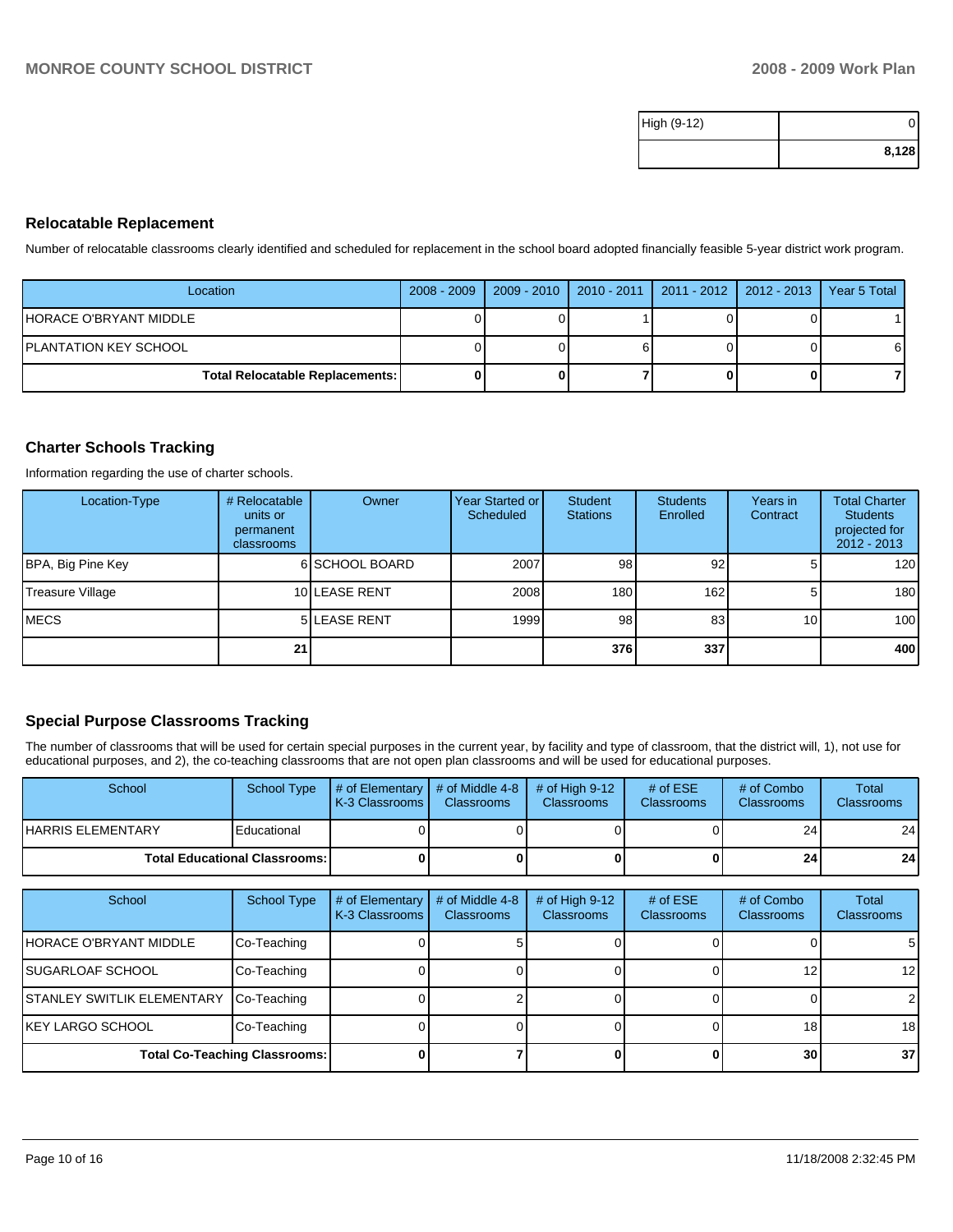#### **Infrastructure Tracking**

**Necessary offsite infrastructure requirements resulting from expansions or new schools. This section should include infrastructure information related to capacity project schedules and other project schedules (Section 4).** 

None at this time due to stable enrollment.

**Proposed location of planned facilities, whether those locations are consistent with the comprehensive plans of all affected local governments, and recommendations for infrastructure and other improvements to land adjacent to existing facilities. Provisions of 1013.33(12), (13) and (14) and 1013.36 must be addressed for new facilities planned within the 1st three years of the plan (Section 5).** 

None at this time due to stable enrollment.

**Consistent with Comp Plan?** Yes

#### **Net New Classrooms**

The number of classrooms, by grade level and type of construction, that were added during the last fiscal year.

| List the net new classrooms added in the 2007 - 2008 fiscal year.                                                                                       |                                     |                                 |                                                        |  | List the net new classrooms to be added in the 2008 - 2009 fiscal<br>year. |                            |                                |                        |
|---------------------------------------------------------------------------------------------------------------------------------------------------------|-------------------------------------|---------------------------------|--------------------------------------------------------|--|----------------------------------------------------------------------------|----------------------------|--------------------------------|------------------------|
| "Classrooms" is defined as capacity carrying classrooms that are added to increase<br>capacity to enable the district to meet the Class Size Amendment. |                                     |                                 |                                                        |  | Totals for fiscal year 2008 - 2009 should match totals in Section 15A.     |                            |                                |                        |
| Location                                                                                                                                                | $2007 - 2008$ #<br><b>Permanent</b> | 2007 - 2008 #<br><b>Modular</b> | 2007 - 2008 #<br>$2007 - 2008$<br>Relocatable<br>Total |  | $2008 - 2009$ #<br>Permanent                                               | $2008 - 2009$ #<br>Modular | $2008 - 2009$ #<br>Relocatable | $2008 - 2009$<br>Total |
| Elementary (PK-3)                                                                                                                                       |                                     |                                 |                                                        |  |                                                                            |                            |                                |                        |
| Middle (4-8)                                                                                                                                            |                                     |                                 |                                                        |  |                                                                            |                            |                                |                        |
| High (9-12)                                                                                                                                             |                                     |                                 |                                                        |  |                                                                            |                            |                                |                        |
|                                                                                                                                                         |                                     |                                 |                                                        |  |                                                                            |                            |                                |                        |

#### **Relocatable Student Stations**

Number of students that will be educated in relocatable units, by school, in the current year, and the projected number of students for each of the years in the workplan.

| <b>Site</b>                     | $2008 - 2009$ | $2009 - 2010$ | $2010 - 2011$ | $2011 - 2012$ | $2012 - 2013$ | 5 Year Average |
|---------------------------------|---------------|---------------|---------------|---------------|---------------|----------------|
| ICORAL SHORES SENIOR HIGH       |               |               |               |               |               | $\mathbf 0$    |
| HARRIS ELEMENTARY               |               | O             |               |               |               | 0              |
| KEY WEST SENIOR HIGH            |               | 0             |               |               | 0             | 0              |
| HORACE O'BRYANT MIDDLE          |               | 10            | 10            |               |               | 4              |
| <b>IMARATHON SENIOR HIGH</b>    |               |               |               |               |               | $\mathbf 0$    |
| MAY SANDS SCHOOL                |               | 0             |               |               |               | 0              |
| <b>IGLYNN ARCHER ELEMENTARY</b> |               |               |               |               |               | $\mathbf 0$    |
| IPOINCIANA ELEMENTARY           |               |               |               |               |               | 0              |
| ISIGSBEE ELEMENTARY             |               | O             |               |               |               | $\Omega$       |
| <b>ISUGARLOAF SCHOOL</b>        |               | O             |               |               | ŋ             | $\mathbf 0$    |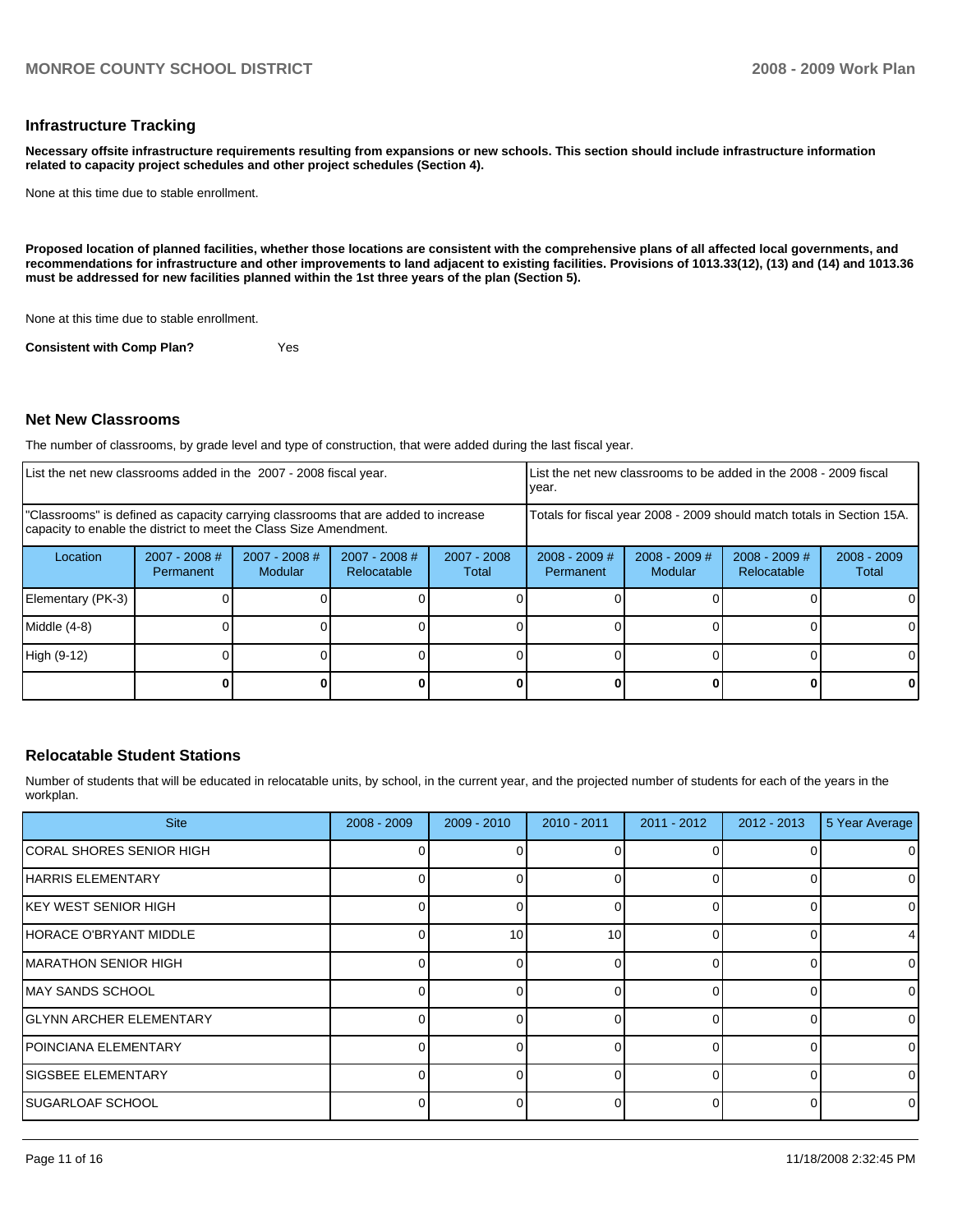# **MONROE COUNTY SCHOOL DISTRICT 2008 - 2009 Work Plan**

| ISTANLEY SWITLIK ELEMENTARY                       |       |       |       |       |       | $\overline{0}$ |
|---------------------------------------------------|-------|-------|-------|-------|-------|----------------|
| IKEY LARGO SCHOOL                                 |       |       |       |       |       | 0              |
| lGERALD ADAMS ELEMENTARY                          | 89    | 81    | 80    | 80    | 80    | 82             |
| IPLANTATION KEY SCHOOL                            | 103   | 80    | 80    |       |       | 53             |
| IVACANT                                           |       |       |       |       |       | $\overline{0}$ |
|                                                   |       |       |       |       |       |                |
| Totals for MONROE COUNTY SCHOOL DISTRICT          |       |       |       |       |       |                |
| Total students in relocatables by year.           | 192   | 171   | 170   | 80    | 80    | 139            |
| Total number of COFTE students projected by year. | 7,707 | 7,884 | 8,056 | 8,134 | 8,128 | 7,982          |
| Percent in relocatables by year.                  | 2%    | 2%    | 2%    | 1%    | 1%    | 2%             |

## **Leased Facilities Tracking**

Exising leased facilities and plans for the acquisition of leased facilities, including the number of classrooms and student stations, as reported in the educational plant survey, that are planned in that location at the end of the five year workplan.

| Location                           | # of Leased<br>Classrooms 2008 -<br>2009 | <b>FISH Student</b><br><b>Stations</b> | Owner         | # of Leased<br>Classrooms 2012 -<br>2013 | <b>FISH Student</b><br><b>Stations</b> |
|------------------------------------|------------------------------------------|----------------------------------------|---------------|------------------------------------------|----------------------------------------|
| <b>GERALD ADAMS ELEMENTARY</b>     | 5                                        |                                        | 89 SE Modular | 4                                        | 80                                     |
| ICORAL SHORES SENIOR HIGH          | 0                                        | 0                                      |               | 0                                        | $\Omega$                               |
| HARRIS ELEMENTARY                  | 0                                        | 0                                      |               | 0                                        | 0                                      |
| IKEY WEST SENIOR HIGH              | 0                                        | 0                                      |               | $\Omega$                                 | $\Omega$                               |
| <b>HORACE O'BRYANT MIDDLE</b>      | $\Omega$                                 | 0                                      |               | 0                                        | 0                                      |
| MARATHON SENIOR HIGH               | 0                                        | 0                                      |               | $\Omega$                                 | 0                                      |
| <b>MAY SANDS SCHOOL</b>            | $\Omega$                                 | $\Omega$                               |               | $\Omega$                                 | 0                                      |
| <b>GLYNN ARCHER ELEMENTARY</b>     | $\Omega$                                 | 0                                      |               | 0                                        | 0                                      |
| <b>IPOINCIANA ELEMENTARY</b>       | $\Omega$                                 | 0                                      |               | 0                                        | $\Omega$                               |
| <b>SIGSBEE ELEMENTARY</b>          | $\Omega$                                 | $\Omega$                               |               | 0                                        | <sup>0</sup>                           |
| <b>SUGARLOAF SCHOOL</b>            | C                                        | ∩                                      |               | $\Omega$                                 | 0                                      |
| <b>ISTANLEY SWITLIK ELEMENTARY</b> | $\Omega$                                 | 0                                      |               | $\Omega$                                 | 0                                      |
| KEY LARGO SCHOOL                   | $\Omega$                                 | 0                                      |               | 0                                        | 0                                      |
| <b>IPLANTATION KEY SCHOOL</b>      | $\Omega$                                 | 0                                      |               | 0                                        | $\Omega$                               |
| <b>VACANT</b>                      | 0                                        | $\Omega$                               |               | $\Omega$                                 | $\Omega$                               |
|                                    | 5                                        | 89                                     |               | 4                                        | 80                                     |

# **Failed Standard Relocatable Tracking**

Relocatable units currently reported by school, from FISH, and the number of relocatable units identified as 'Failed Standards'.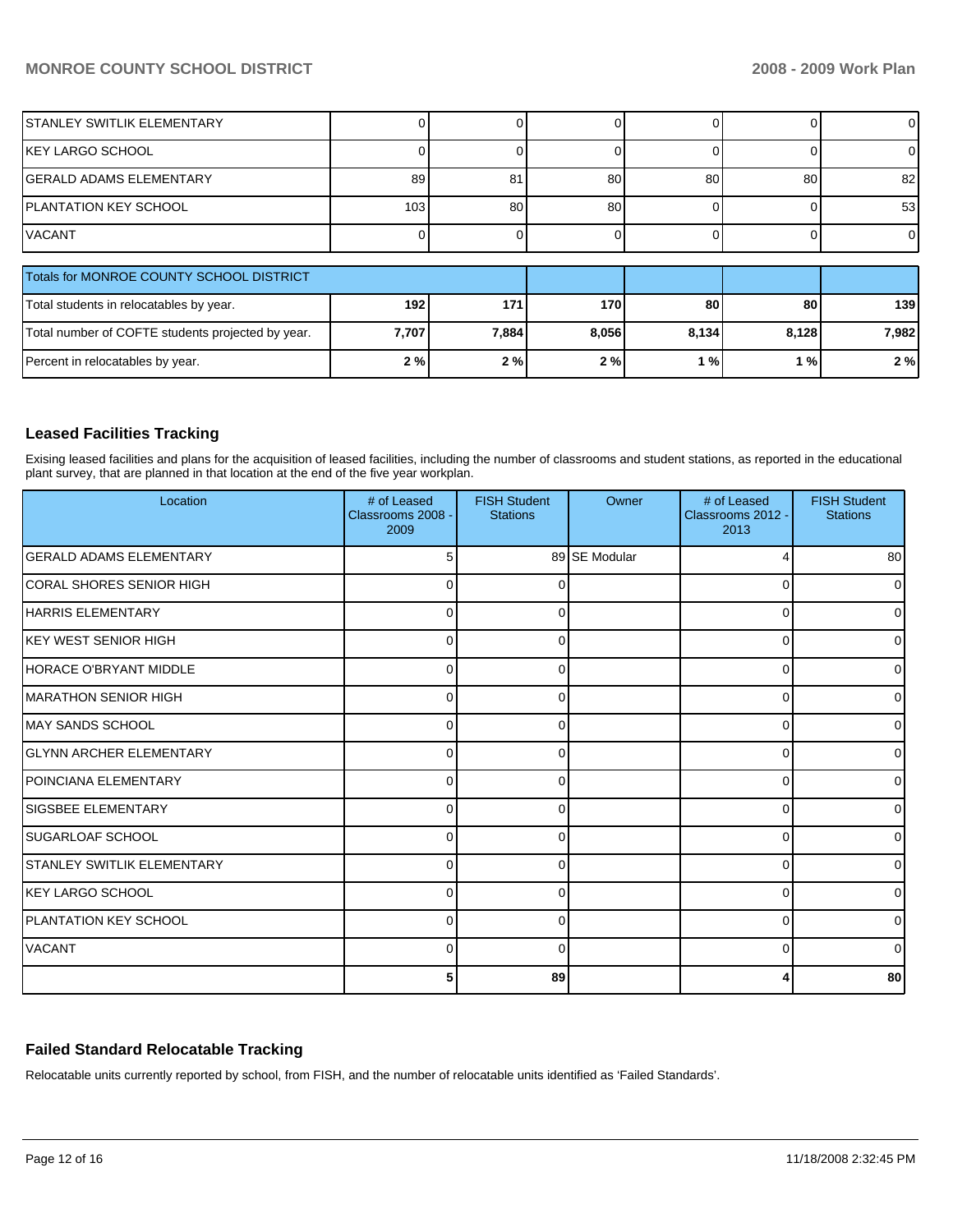Nothing reported for this section.

# **Planning**

## **Class Size Reduction Planning**

**Plans approved by the school board that reduce the need for permanent student stations such as acceptable school capacity levels, redistricting, busing, year-round schools, charter schools, magnet schools, public-private partnerships, multitrack scheduling, grade level organization, block scheduling, or other alternatives.** 

The District has been in a declining enrollment for several years. We are current in compliance with "Class Size Reduction"

# **School Closure Planning**

**Plans for the closure of any school, including plans for disposition of the facility or usage of facility space, and anticipated revenues.** 

The Board has approved the plan to close Sigsbee Elementary School and Glynn Archer Elementary School in the most recent Plant Survey. We are working on a relocation plan to be presented to the Board around the first of the year. At present we have not determined the long range plans for either of these properties as Sigsbee is on a Navy base and has many restrictions as to access and use. Glynn Archer has been discussed as a possible Administration site in the future.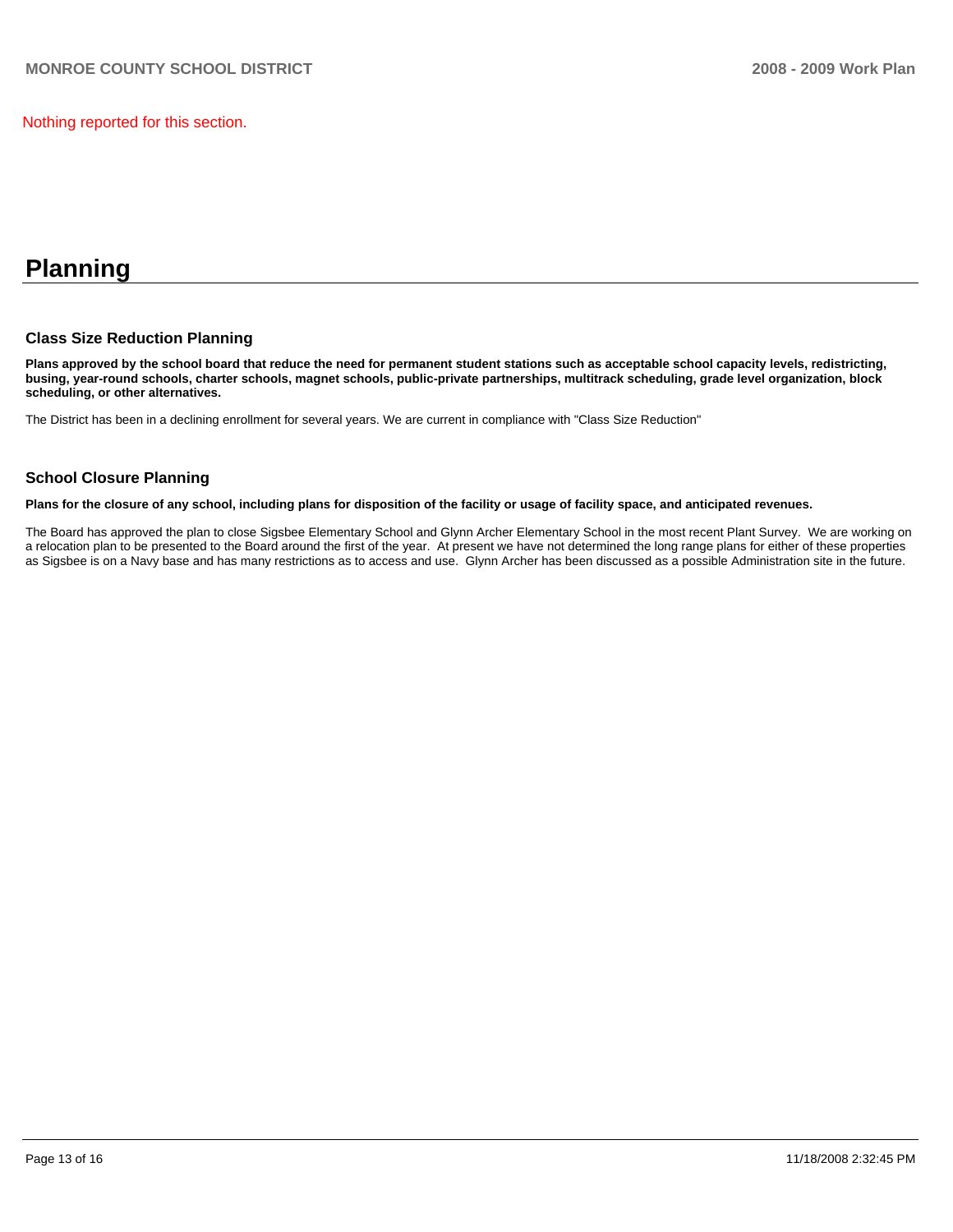# **Long Range Planning**

#### **Ten-Year Maintenance**

District projects and locations regarding the projected need for major renovation, repair, and maintenance projects within the district in years 6-10 beyond the projects plans detailed in the five years covered by the work plan.

| Project              | 2012 - 2013 / 2017 - 2018<br><b>Projected Cost</b> |
|----------------------|----------------------------------------------------|
| Gen Maint and Repair | \$8,500,000                                        |
|                      | \$8,500,000                                        |

#### **Ten-Year Capacity**

Schedule of capital outlay projects projected to ensure the availability of satisfactory student stations for the projected student enrollment in K-12 programs for the future 5 years beyond the 5-year district facilities work program.

Nothing reported for this section.

# **Ten-Year Planned Utilization**

Schedule of planned capital outlay projects identifying the standard grade groupings, capacities, and planned utilization rates of future educational facilities of the district for both permanent and relocatable facilities.

| Grade Level Projections         | <b>FISH</b><br><b>Student</b><br><b>Stations</b> | <b>Actual 2007 -</b><br><b>2008 FISH</b><br>Capacity | Actual<br>$2007 -$<br>2008<br><b>COFTE</b> | Actual 2007 - 2008<br><b>Utilization</b> | Actual 2008 - 2009 / 2017 - 2018 new<br>Student Capacity to be added/removed | Projected 2017 - Projected 2017 -<br>2018 COFTE | 2018 Utilization |
|---------------------------------|--------------------------------------------------|------------------------------------------------------|--------------------------------------------|------------------------------------------|------------------------------------------------------------------------------|-------------------------------------------------|------------------|
| Elementary - District<br>Totals | 3,317                                            | 3,317                                                | 2.074.35                                   | 62.53 %                                  |                                                                              | 2,080                                           | 62.71 %          |
| Middle - District Totals        | 1,132                                            | 1.019                                                | 752.50                                     | 73.80 %                                  |                                                                              | 1.200                                           | 117.76 %         |
| High - District Totals          | 8.969                                            | 8,092                                                | 4.884.15                                   | 60.36 %                                  |                                                                              | 4.496                                           | 55.56 %          |
| Other - ESE, etc                | 426                                              | 30 <sup>1</sup>                                      | 20.90                                      | 70.00 %                                  |                                                                              |                                                 | 0.00%            |
|                                 | 13,844                                           | 12,458                                               | 7,731.90                                   | 62.06 %                                  |                                                                              | 7,776                                           | 62.42 %          |

#### **Ten-Year Infrastructure Planning**

**Proposed Location of Planned New, Remodeled, or New Additions to Facilities in 06 thru 10 out years (Section 28).** 

None

Plans for closure of any school, including plans for disposition of the facility or usage of facility space, and anticipated revenues in the 06 thru 10 out **years (Section 29).**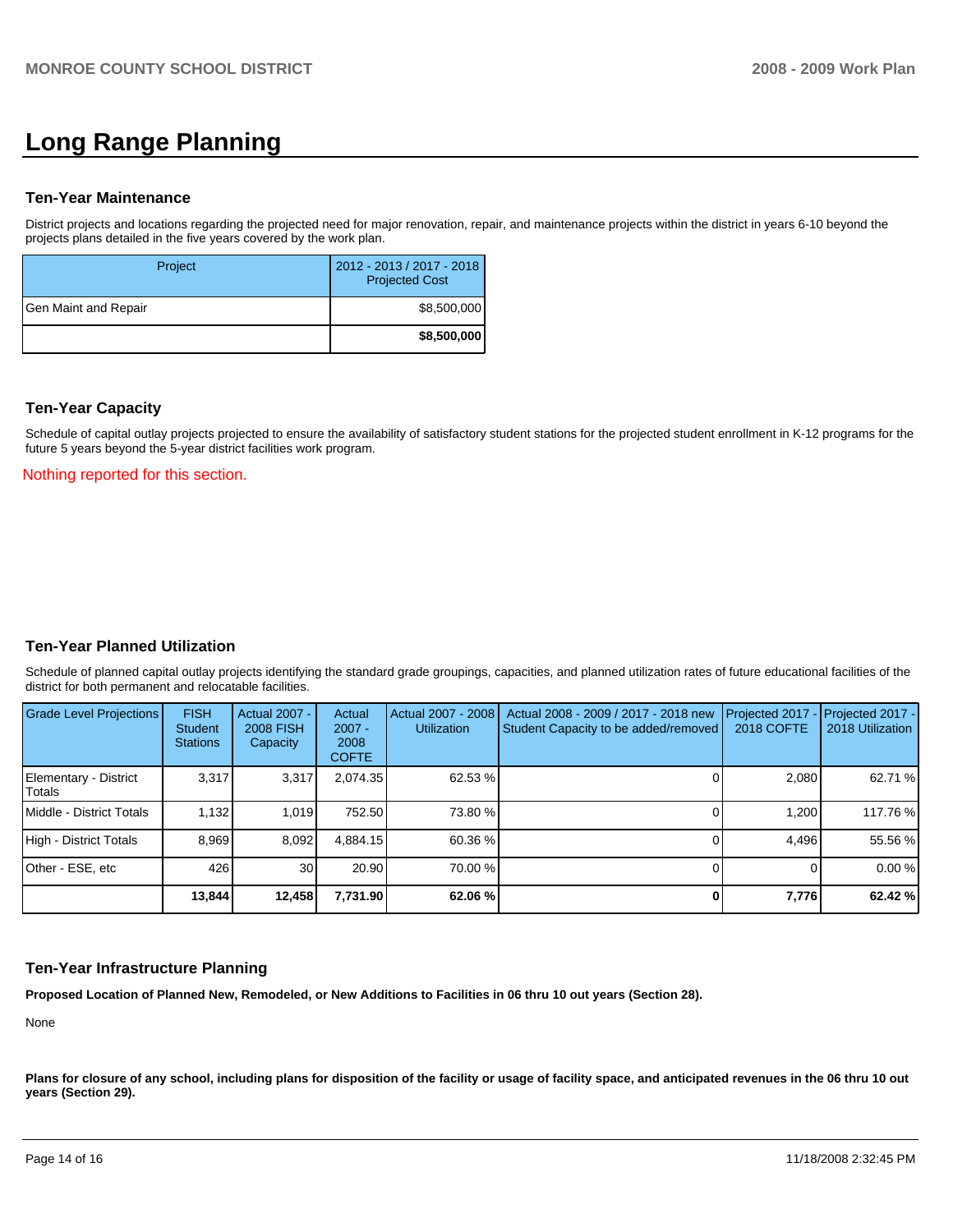None

#### **Twenty-Year Maintenance**

District projects and locations regarding the projected need for major renovation, repair, and maintenance projects within the district in years 11-20 beyond the projects plans detailed in the five years covered by the work plan.

| Project              | 2017 - 2018 / 2027 - 2028 Projected Cost |
|----------------------|------------------------------------------|
| Gen Maint and Repair | \$17,000,000                             |
|                      | \$17,000,000                             |

#### **Twenty-Year Capacity**

Schedule of capital outlay projects projected to ensure the availability of satisfactory student stations for the projected student enrollment in K-12 programs for the future 11-20 years beyond the 5-year district facilities work program.

Nothing reported for this section.

## **Twenty-Year Planned Utilization**

Schedule of planned capital outlay projects identifying the standard grade groupings, capacities, and planned utilization rates of future educational facilities of the district for both permanent and relocatable facilities.

| Grade Level Projections         | <b>FISH</b><br><b>Student</b><br><b>Stations</b> | Actual 2007 -<br><b>2008 FISH</b><br>Capacity | Actual<br>$2007 -$<br>2008<br><b>COFTE</b> | Actual 2007 - 2008<br><b>Utilization</b> | Actual 2008 - 2009 / 2027 - 2028 new<br>Student Capacity to be added/removed | Projected 2027<br>2028 COFTE | $-$ Projected 2027 -<br>2028 Utilization |
|---------------------------------|--------------------------------------------------|-----------------------------------------------|--------------------------------------------|------------------------------------------|------------------------------------------------------------------------------|------------------------------|------------------------------------------|
| Elementary - District<br>Totals | 3.317                                            | 3,317                                         | 2.074.35                                   | 62.53 %                                  |                                                                              | 2.075                        | 62.56 %                                  |
| Middle - District Totals        | 1.132                                            | 1.019                                         | 752.50                                     | 73.80 %                                  |                                                                              | 752                          | 73.80 %                                  |
| High - District Totals          | 8.969                                            | 8.092                                         | 4.884.15                                   | 60.36 %                                  |                                                                              | 4.885                        | 60.37 %                                  |
| Other - ESE, etc                | 426                                              | 30 <sup>1</sup>                               | 20.90                                      | 70.00 %                                  |                                                                              | 20                           | 66.67 %                                  |
|                                 | 13.844                                           | 12,458                                        | 7.731.90                                   | 62.06 %                                  |                                                                              | 7,732                        | 62.06 %                                  |

#### **Twenty-Year Infrastructure Planning**

**Proposed Location of Planned New, Remodeled, or New Additions to Facilities in 11 thru 20 out years (Section 28).** 

None

Plans for closure of any school, including plans for disposition of the facility or usage of facility space, and anticipated revenues in the 11 thru 20 out **years (Section 29).**